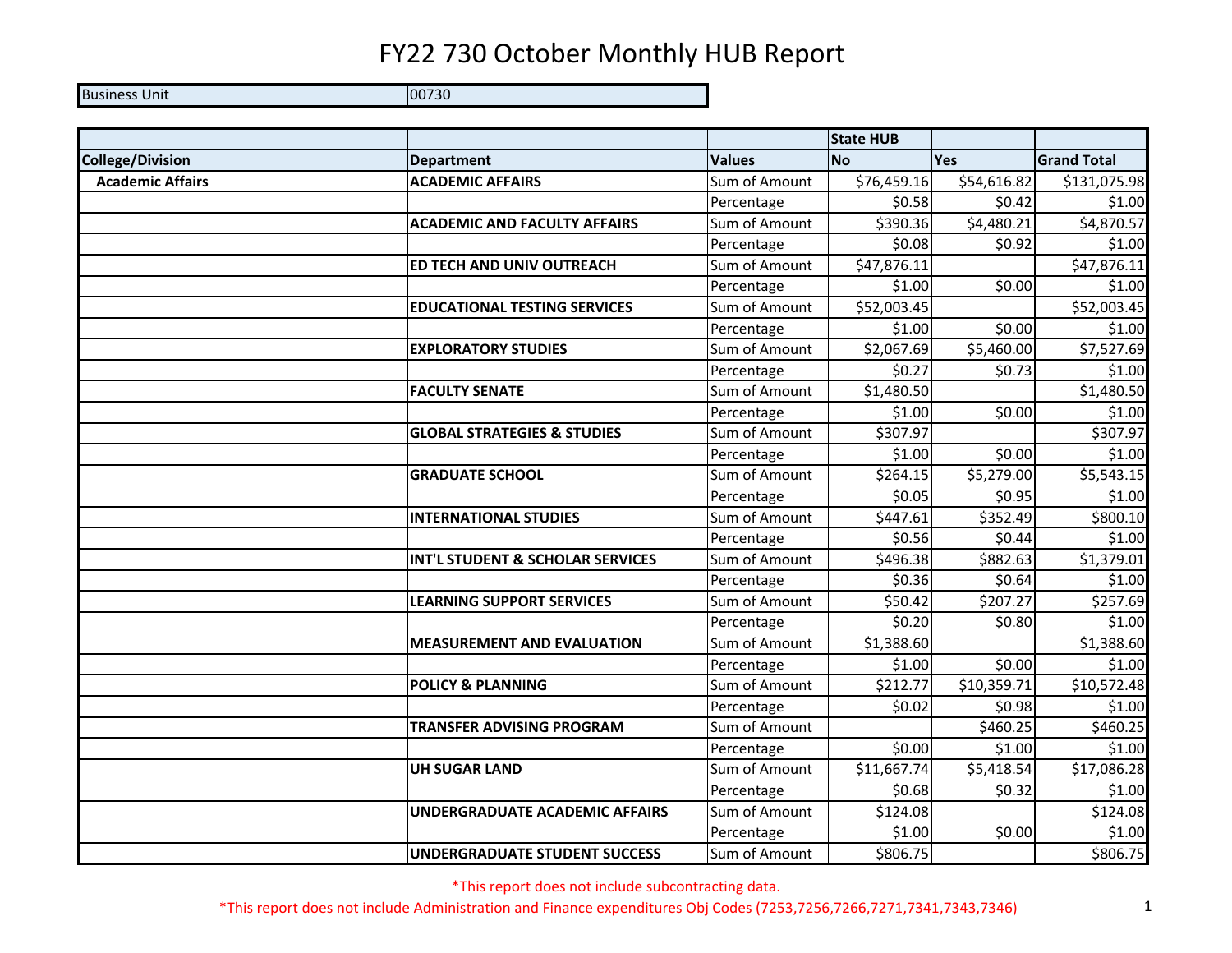| <b>Academic Affairs</b>               | <b>UNDERGRADUATE STUDENT SUCCESS</b> | Percentage    | \$1.00       | \$0.00      | \$1.00       |
|---------------------------------------|--------------------------------------|---------------|--------------|-------------|--------------|
|                                       | <b>WRITING CENTER</b>                | Sum of Amount | \$162.68     | \$182.63    | \$345.31     |
|                                       |                                      | Percentage    | \$0.47       | \$0.53      | \$1.00       |
| <b>Academic Affairs Sum of Amount</b> |                                      |               | \$196,206.42 | \$87,699.55 | \$283,905.97 |
| <b>Academic Affairs Percentage</b>    |                                      |               | \$0.69       | \$0.31      | \$1.00       |
| <b>Administration and Finance</b>     | <b>ADMINISTRATION &amp; FINANCE</b>  | Sum of Amount | \$681.17     | \$3,265.41  | \$3,946.58   |
|                                       |                                      | Percentage    | \$0.17       | \$0.83      | \$1.00       |
|                                       | <b>ASSOC VP FOR ADMINISTRATION</b>   | Sum of Amount | \$23,001.00  | \$2,049.24  | \$25,050.24  |
|                                       |                                      | Percentage    | \$0.92       | \$0.08      | \$1.00       |
|                                       | <b>AUXILIARY SERVICES OPERATIONS</b> | Sum of Amount | \$1,019.90   | \$5,839.70  | \$6,859.60   |
|                                       |                                      | Percentage    | \$0.15       | \$0.85      | \$1.00       |
|                                       | <b>BUDGET</b>                        | Sum of Amount | \$166.74     |             | \$166.74     |
|                                       |                                      | Percentage    | \$1.00       | \$0.00      | \$1.00       |
|                                       | <b>BUSINESS SERVICES</b>             | Sum of Amount | \$174.15     | \$17,340.00 | \$17,514.15  |
|                                       |                                      | Percentage    | \$0.01       | \$0.99      | \$1.00       |
|                                       | <b>CAMPUS SAFETY ADMINISTRATION</b>  | Sum of Amount | \$101.08     | \$3,325.81  | \$3,426.89   |
|                                       |                                      | Percentage    | \$0.03       | \$0.97      | \$1.00       |
|                                       | <b>CAMPUS SAFETY SYSTEMS</b>         | Sum of Amount | \$122,250.99 | \$4,860.00  | \$127,110.99 |
|                                       |                                      | Percentage    | \$0.96       | \$0.04      | \$1.00       |
|                                       | <b>CENTRAL FACILITY SERVICES</b>     | Sum of Amount | \$2,639.44   | \$1,166.39  | \$3,805.83   |
|                                       |                                      | Percentage    | \$0.69       | \$0.31      | \$1.00       |
|                                       | <b>CONTROLLER (PH)</b>               | Sum of Amount | \$41,927.83  | \$43,968.22 | \$85,896.05  |
|                                       |                                      | Percentage    | \$0.49       | \$0.51      | \$1.00       |
|                                       | <b>COUGAR CARD</b>                   | Sum of Amount | \$69,410.09  | \$8,460.25  | \$77,870.34  |
|                                       |                                      | Percentage    | \$0.89       | \$0.11      | \$1.00       |
|                                       | <b>CULLEN PERFORM HALL</b>           | Sum of Amount | \$1,990.38   |             | \$1,990.38   |
|                                       |                                      | Percentage    | \$1.00       | \$0.00      | 51.00        |
|                                       | <b>EMERGENCY MANAGEMENT</b>          | Sum of Amount |              | \$8,518.70  | \$8,518.70   |
|                                       |                                      | Percentage    | \$0.00       | \$1.00      | \$1.00       |
|                                       | <b>ENTERPRISE SYSTEMS</b>            | Sum of Amount | \$242,522.64 | \$64,113.58 | \$306,636.22 |
|                                       |                                      | Percentage    | \$0.79       | \$0.21      | \$1.00       |
|                                       | <b>ENV. HEALTH &amp; LIFE SAFETY</b> | Sum of Amount | \$831.99     | \$2,066.68  | \$2,898.67   |
|                                       |                                      | Percentage    | \$0.29       | \$0.71      | \$1.00       |
|                                       | <b>FACILITIES BUSINESS SERVICES</b>  | Sum of Amount |              | \$687.18    | \$687.18     |
|                                       |                                      | Percentage    | \$0.00       | \$1.00      | \$1.00       |
|                                       | <b>FACILITIES MANAGEMENT</b>         | Sum of Amount | \$22,680.03  | \$23,658.49 | \$46,338.52  |
|                                       |                                      | Percentage    | \$0.49       | \$0.51      | \$1.00       |

\*This report does not include subcontracting data.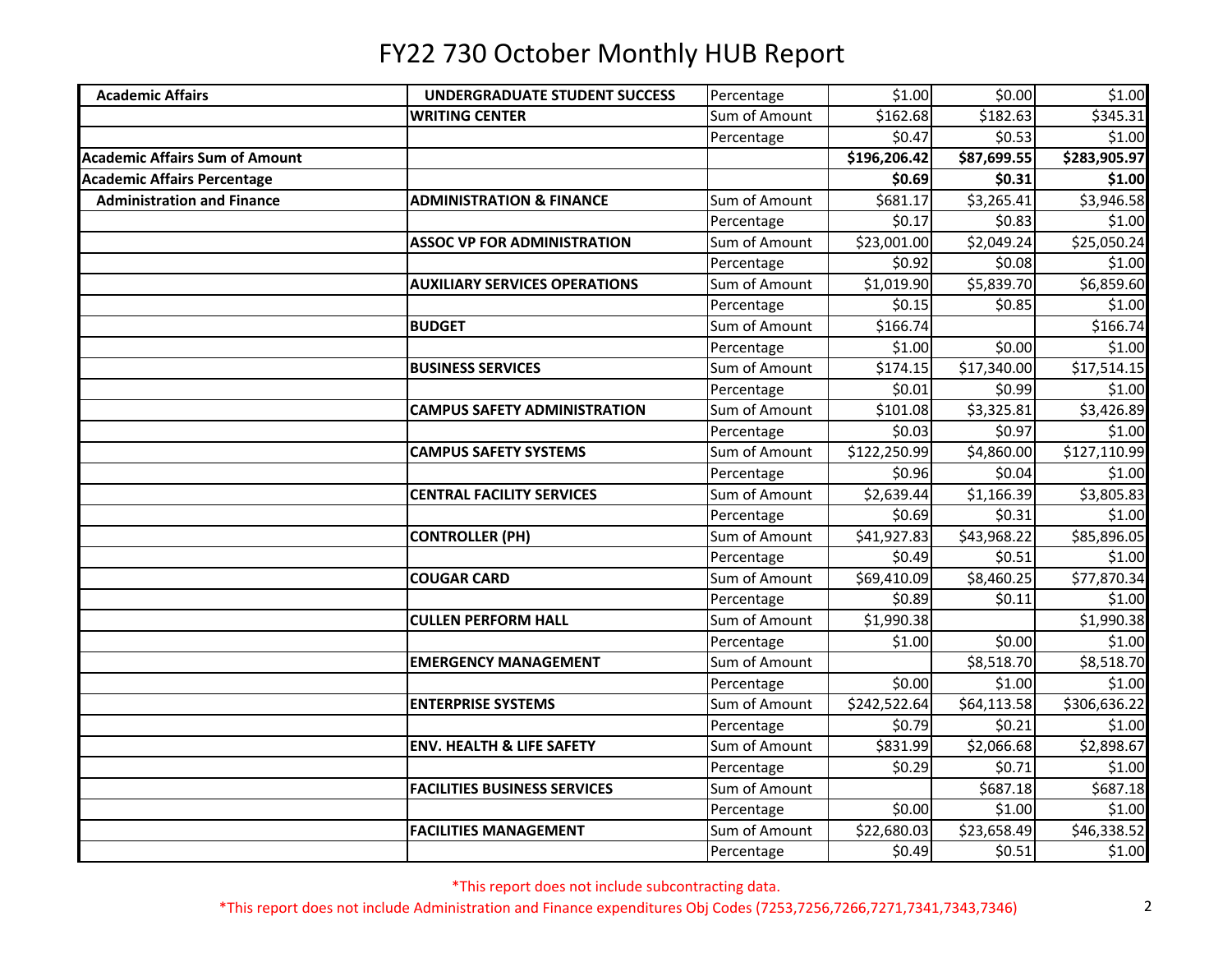| <b>Administration and Finance</b> | <b>FACILITIES OPERATION &amp; MAINT</b>   | Sum of Amount | \$168.48     | \$3,379.62  | \$3,548.10   |
|-----------------------------------|-------------------------------------------|---------------|--------------|-------------|--------------|
|                                   |                                           | Percentage    | \$0.05       | \$0.95      | \$1.00       |
|                                   | <b>FACILITIES PLANNING &amp; CONSTRUC</b> | Sum of Amount | \$136,502.92 | \$741.44    | \$137,244.36 |
|                                   |                                           | Percentage    | \$0.99       | \$0.01      | \$1.00       |
|                                   | <b>FACILITIES/CONSTRUC MGMT ADMIN</b>     | Sum of Amount | \$2,719.98   | \$1,270.40  | \$3,990.38   |
|                                   |                                           | Percentage    | \$0.68       | \$0.32      | \$1.00       |
|                                   | FIRE LIFE SAFETY SERVICES                 | Sum of Amount | \$24.20      | \$404.56    | \$428.76     |
|                                   |                                           | Percentage    | \$0.06       | \$0.94      | \$1.00       |
|                                   | <b>HIGH PERFORMANCE &amp; COMP NETWK</b>  | Sum of Amount | \$1,437.90   | \$189.51    | \$1,627.41   |
|                                   |                                           | Percentage    | \$0.88       | \$0.12      | \$1.00       |
|                                   | <b>HUMAN RESOURCES</b>                    | Sum of Amount | \$37,626.35  | \$21,028.00 | \$58,654.35  |
|                                   |                                           | Percentage    | \$0.64       | \$0.36      | \$1.00       |
|                                   | <b>INST - ADMINISTRATION</b>              | Sum of Amount | \$15,324.83  |             | \$15,324.83  |
|                                   |                                           | Percentage    | \$1.00       | \$0.00      | \$1.00       |
|                                   | <b>INST - BUDGET</b>                      | Sum of Amount | \$23,600.00  |             | \$23,600.00  |
|                                   |                                           | Percentage    | \$1.00       | \$0.00      | \$1.00       |
|                                   | <b>INST - BUSINESS SERVICES</b>           | Sum of Amount | \$581,027.20 |             | \$581,027.20 |
|                                   |                                           | Percentage    | \$1.00       | \$0.00      | \$1.00       |
|                                   | <b>INST - INFORMATION TECHNOLOGY</b>      | Sum of Amount | \$9,840.20   |             | \$9,840.20   |
|                                   |                                           | Percentage    | \$1.00       | \$0.00      | \$1.00       |
|                                   | <b>INSTITUTIONAL HUMAN RESOURCES</b>      | Sum of Amount |              | \$425.10    | \$425.10     |
|                                   |                                           | Percentage    | \$0.00       | \$1.00      | \$1.00       |
|                                   | <b>KUHF RADIO</b>                         | Sum of Amount | \$22,634.68  | \$32,077.87 | \$54,712.55  |
|                                   |                                           | Percentage    | \$0.41       | \$0.59      | \$1.00       |
|                                   | <b>MINOR &amp; PLANNED PROJECTS</b>       | Sum of Amount | \$21,090.00  |             | \$21,090.00  |
|                                   |                                           | Percentage    | \$1.00       | \$0.00      | \$1.00       |
|                                   | <b>MINOR IN-HOUSE CONSTRUCTION</b>        | Sum of Amount | \$250.00     | \$139.80    | \$389.80     |
|                                   |                                           | Percentage    | \$0.64       | \$0.36      | \$1.00       |
|                                   | OFFICE EQUAL OPPORTUNITY SRVS             | Sum of Amount | \$154.67     | \$3,000.79  | \$3,155.46   |
|                                   |                                           | Percentage    | \$0.05       | \$0.95      | \$1.00       |
|                                   | <b>PARKING &amp; TRANS SERVICES</b>       | Sum of Amount | \$399,817.87 |             | \$399,817.87 |
|                                   |                                           | Percentage    | \$1.00       | \$0.00      | \$1.00       |
|                                   | PHY PLANT-AUTOMOTIVE                      | Sum of Amount | \$440.22     | \$26,126.76 | \$26,566.98  |
|                                   |                                           | Percentage    | \$0.02       | \$0.98      | \$1.00       |
|                                   | PHY PLANT-GROUNDS MAINT                   | Sum of Amount | \$24,825.74  | \$203.45    | \$25,029.19  |
|                                   |                                           | Percentage    | \$0.99       | \$0.01      | \$1.00       |
|                                   | PHY PLANT-SOLID WASTE                     | Sum of Amount |              | \$159.02    | \$159.02     |

\*This report does not include subcontracting data.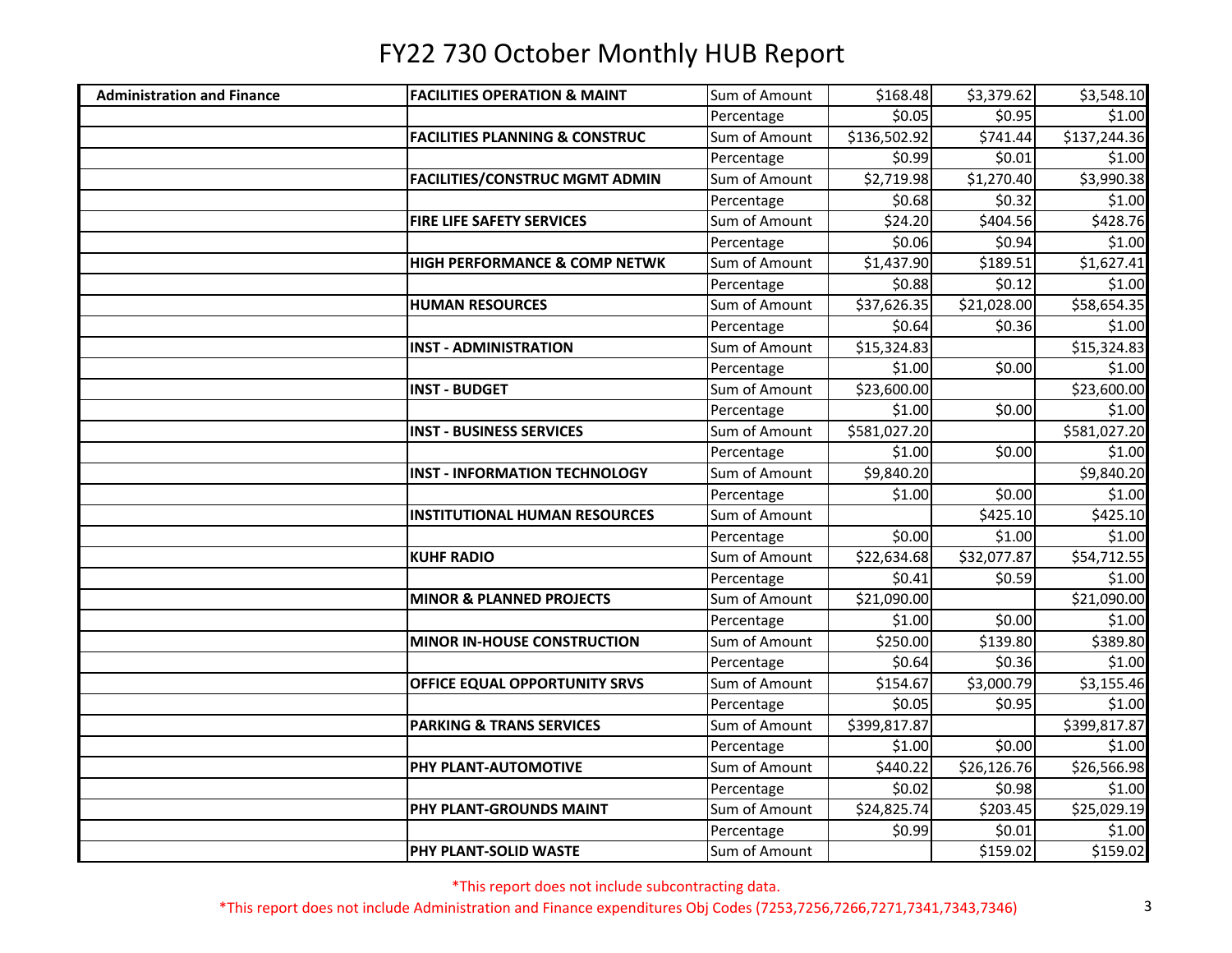| <b>Administration and Finance</b>               | PHY PLANT-SOLID WASTE                    | Percentage    | \$0.00         | \$1.00       | \$1.00         |
|-------------------------------------------------|------------------------------------------|---------------|----------------|--------------|----------------|
|                                                 | PHYSICAL PLANT                           | Sum of Amount | \$65,143.73    | \$27,902.79  | \$93,046.52    |
|                                                 |                                          | Percentage    | \$0.70         | \$0.30       | \$1.00         |
|                                                 | <b>PLANNING</b>                          | Sum of Amount | \$577.92       |              | \$577.92       |
|                                                 |                                          | Percentage    | \$1.00         | \$0.00       | \$1.00         |
|                                                 | <b>POLICE</b>                            | Sum of Amount | \$37,854.08    | \$31,337.18  | \$69,191.26    |
|                                                 |                                          | Percentage    | \$0.55         | \$0.45       | \$1.00         |
|                                                 | PRINTING OPERATIONS                      | Sum of Amount | \$34,337.66    | \$9,908.80   | \$44,246.46    |
|                                                 |                                          | Percentage    | \$0.78         | \$0.22       | \$1.00         |
|                                                 | <b>PUBLIC ART</b>                        | Sum of Amount | \$14,491.57    | \$1,421.88   | \$15,913.45    |
|                                                 |                                          | Percentage    | \$0.91         | \$0.09       | \$1.00         |
|                                                 | <b>REAL ESTATE SERVICES</b>              | Sum of Amount | \$10.24        |              | \$10.24        |
|                                                 |                                          | Percentage    | \$1.00         | \$0.00       | \$1.00         |
|                                                 | <b>RISK MANAGEMENT</b>                   | Sum of Amount | \$135.81       |              | \$135.81       |
|                                                 |                                          | Percentage    | \$1.00         | \$0.00       | \$1.00         |
|                                                 | SERVICE LEVEL AGREEMENT                  | Sum of Amount | \$6,745.96     |              | \$6,745.96     |
|                                                 |                                          | Percentage    | \$1.00         | \$0.00       | \$1.00         |
|                                                 | <b>STUDENT BUSINESS SERVICES</b>         | Sum of Amount | \$19,509.80    | \$5,797.90   | \$25,307.70    |
|                                                 |                                          | Percentage    | \$0.77         | \$0.23       | \$1.00         |
|                                                 | <b>TECHNOLOGY SERVICES &amp; SUPPORT</b> | Sum of Amount | \$425,424.97   | \$223,974.22 | \$649,399.19   |
|                                                 |                                          | Percentage    | \$0.66         | \$0.34       | \$1.00         |
|                                                 | TV PUBLIC BROADCASTING                   | Sum of Amount | \$41,324.88    | \$36,807.40  | \$78,132.28    |
|                                                 |                                          | Percentage    | \$0.53         | \$0.47       | \$1.00         |
|                                                 | <b>UIT BUSINESS SERVICES</b>             | Sum of Amount | \$702.12       | \$796.41     | \$1,498.53     |
|                                                 |                                          | Percentage    | \$0.47         | \$0.53       | \$1.00         |
|                                                 | UIT EXTERNALLY FUNDED PROJECTS           | Sum of Amount | \$2,962.88     | \$15,694.33  | \$18,657.21    |
|                                                 |                                          | Percentage    | \$0.16         | \$0.84       | \$1.00         |
|                                                 | <b>UIT SECURITY</b>                      | Sum of Amount | \$1,396.19     | \$217.47     | \$1,613.66     |
|                                                 |                                          | Percentage    | \$0.87         | \$0.13       | \$1.00         |
|                                                 | <b>UNIVERSITY INFORMATION TECH</b>       | Sum of Amount | \$41,024.01    | \$1,921.44   | \$42,945.45    |
|                                                 |                                          | Percentage    | \$0.96         | \$0.04       | \$1.00         |
| <b>Administration and Finance Sum of Amount</b> |                                          |               | \$2,498,524.49 | \$634,245.79 | \$3,132,770.28 |
| <b>Administration and Finance Percentage</b>    |                                          |               | \$0.80         | \$0.20       | \$1.00         |
| <b>Architecture</b>                             | <b>DEAN, G D HINES ARCH &amp; DESIGN</b> | Sum of Amount | \$84,254.13    | \$6,030.25   | \$90,284.38    |
|                                                 |                                          | Percentage    | \$0.93         | \$0.07       | \$1.00         |
| <b>Architecture Sum of Amount</b>               |                                          |               | \$84,254.13    | \$6,030.25   | \$90,284.38    |
| <b>Architecture Percentage</b>                  |                                          |               | \$0.93         | \$0.07       | \$1.00         |

\*This report does not include subcontracting data.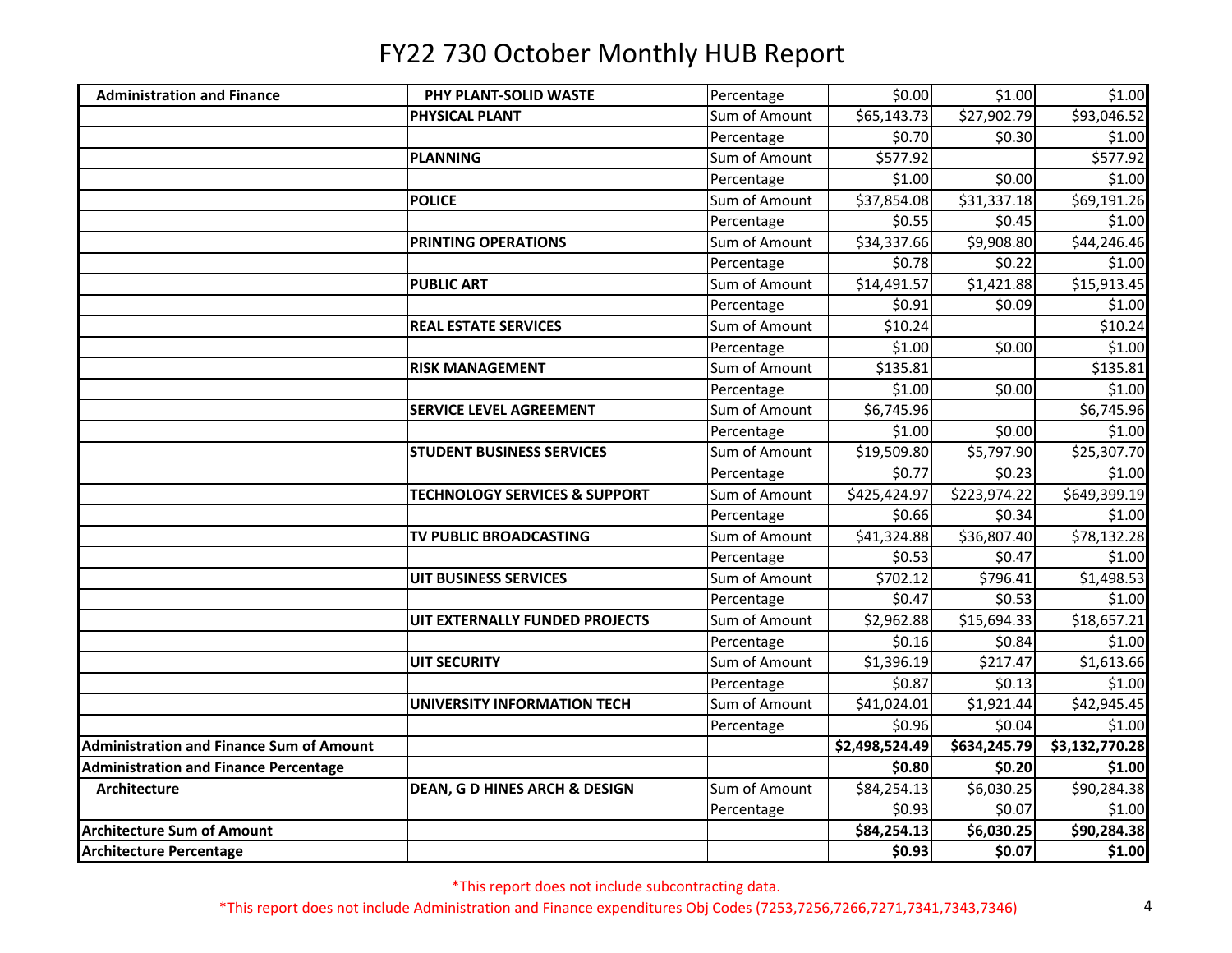| <b>Business Administration</b>               | <b>ACCOUNTANCY AND TAXATION</b>       | Sum of Amount | \$2,968.28   | \$535.33     | \$3,503.61   |
|----------------------------------------------|---------------------------------------|---------------|--------------|--------------|--------------|
|                                              |                                       | Percentage    | \$0.85       | \$0.15       | \$1.00       |
|                                              | <b>ACCOUNTING CERTIFICATE PROGRAM</b> | Sum of Amount | \$4,748.06   | \$53.28      | \$4,801.34   |
|                                              |                                       | Percentage    | \$0.99       | \$0.01       | \$1.00       |
|                                              | <b>BAUER CAREER SERVICES CTR</b>      | Sum of Amount | \$7,477.22   | \$4,472.50   | \$11,949.72  |
|                                              |                                       | Percentage    | \$0.63       | \$0.37       | \$1.00       |
|                                              | <b>BAUER COMMUNICATIONS</b>           | Sum of Amount | \$2,228.33   | \$8,522.66   | \$10,750.99  |
|                                              |                                       | Percentage    | \$0.21       | \$0.79       | \$1.00       |
|                                              | <b>BAUER DIVISION OF TECHNOLOGY</b>   | Sum of Amount | \$3,933.61   |              | \$3,933.61   |
|                                              |                                       | Percentage    | \$1.00       | \$0.00       | \$1.00       |
|                                              | <b>BAUER GRADUATEPROFESSIONALPRGS</b> | Sum of Amount | \$10,822.80  | \$7,966.88   | \$18,789.68  |
|                                              |                                       | Percentage    | \$0.58       | \$0.42       | \$1.00       |
|                                              | <b>DEAN'S OFFICE BAUER COLLEGE</b>    | Sum of Amount | \$84,817.67  | \$23,032.62  | \$107,850.29 |
|                                              |                                       | Percentage    | \$0.79       | \$0.21       | \$1.00       |
|                                              | <b>DECISION AND INFORMATION SCIEN</b> | Sum of Amount | \$11,504.93  | \$7,918.59   | \$19,423.52  |
|                                              |                                       | Percentage    | \$0.59       | \$0.41       | \$1.00       |
|                                              | <b>EXECUTIVE DEGREE PROGRAMS</b>      | Sum of Amount | \$22,862.88  | \$689.51     | \$23,552.39  |
|                                              |                                       | Percentage    | \$0.97       | \$0.03       | \$1.00       |
|                                              | <b>FINANCE DEPARTMENT</b>             | Sum of Amount | \$1,965.47   | \$5,292.86   | \$7,258.33   |
|                                              |                                       | Percentage    | \$0.27       | \$0.73       | \$1.00       |
|                                              | <b>MANAGEMENT DEPARTMENT</b>          | Sum of Amount | \$4,619.99   | \$2,037.11   | \$6,657.10   |
|                                              |                                       | Percentage    | \$0.69       | \$0.31       | \$1.00       |
|                                              | <b>MARKETING DEPARTMENT</b>           | Sum of Amount | \$948.42     | 5316.35      | \$1,264.77   |
|                                              |                                       | Percentage    | \$0.75       | \$0.25       | \$1.00       |
|                                              | <b>SALES EXCELLENCE INSTITUTE</b>     | Sum of Amount | \$15,554.00  | \$11,528.26  | \$27,082.26  |
|                                              |                                       | Percentage    | \$0.57       | \$0.43       | \$1.00       |
|                                              | <b>SMALL BUSINESS DEV CENTER</b>      | Sum of Amount | \$32,601.21  | \$39,859.29  | \$72,460.50  |
|                                              |                                       | Percentage    | \$0.45       | \$0.55       | \$1.00       |
|                                              | <b>UNDERGRAD BUSINESS PROG</b>        | Sum of Amount | \$5,470.98   | \$2,165.00   | \$7,635.98   |
|                                              |                                       | Percentage    | \$0.72       | \$0.28       | \$1.00       |
|                                              | <b>WOLFF CTR FOR ENTREPRENEURSHIP</b> | Sum of Amount | \$22,501.44  | \$4,723.47   | \$27,224.91  |
|                                              |                                       | Percentage    | \$0.83       | \$0.17       | \$1.00       |
| <b>Business Administration Sum of Amount</b> |                                       |               | \$235,025.29 | \$119,113.71 | \$354,139.00 |
| <b>Business Administration Percentage</b>    |                                       |               | \$0.66       | \$0.34       | \$1.00       |
| <b>Chancellor/President</b>                  | <b>BASEBALL</b>                       | Sum of Amount | \$8,669.39   |              | \$8,669.39   |
|                                              |                                       | Percentage    | \$1.00       | \$0.00       | \$1.00       |
|                                              | <b>COMPLIANCE</b>                     | Sum of Amount | \$77.90      | $-$13.66$    | \$64.24      |

\*This report does not include subcontracting data.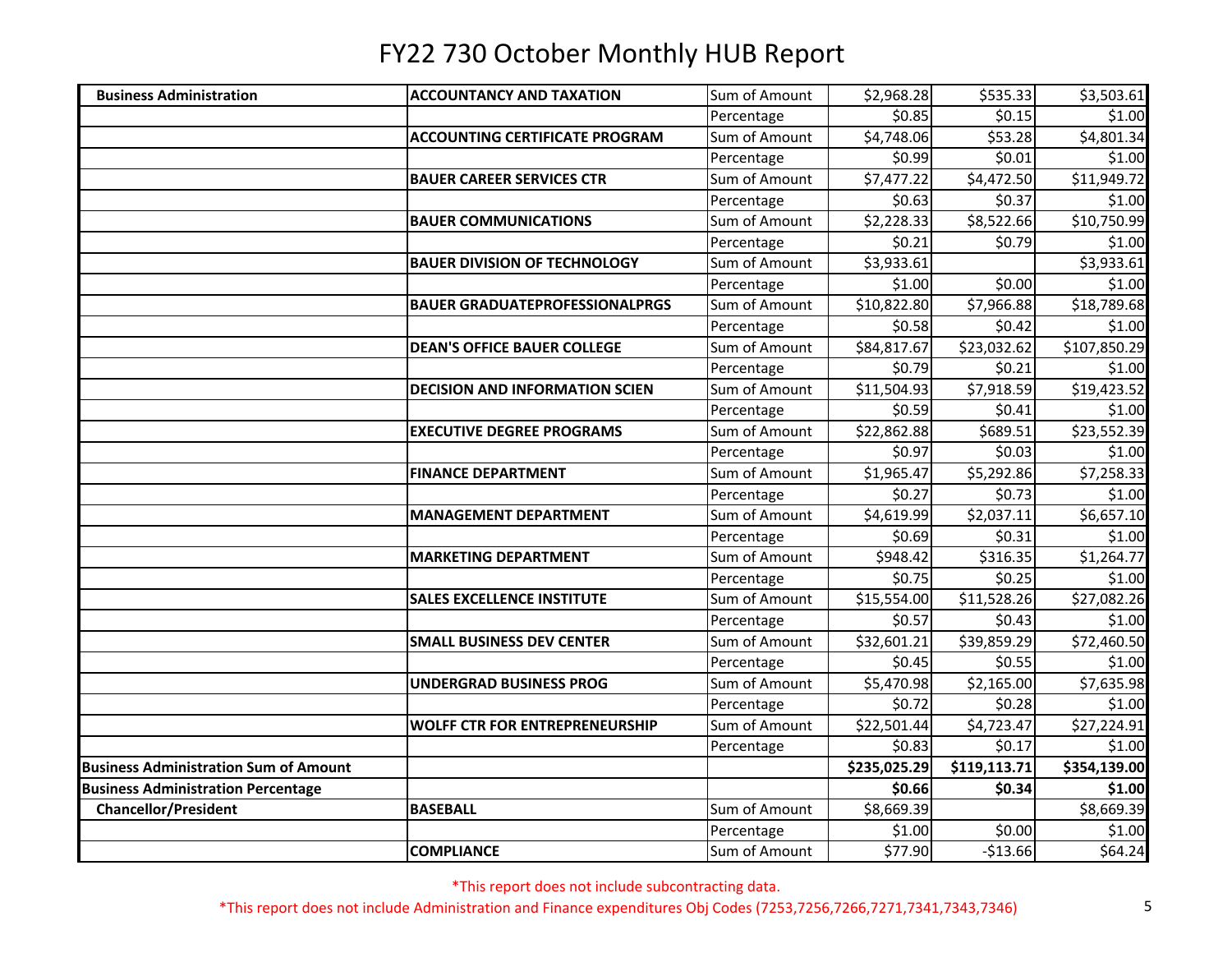| <b>Chancellor/President</b>               | <b>COMPLIANCE</b>                         | Percentage    | \$1.21         | $-50.21$     | \$1.00         |
|-------------------------------------------|-------------------------------------------|---------------|----------------|--------------|----------------|
|                                           | <b>FOOTBALL</b>                           | Sum of Amount | \$326,121.35   | \$13,265.39  | \$339,386.74   |
|                                           |                                           | Percentage    | \$0.96         | \$0.04       | \$1.00         |
|                                           | <b>INTERCOLLEGIATE ATHLETICS</b>          | Sum of Amount | \$915,472.06   | \$85,584.70  | \$1,001,056.76 |
|                                           |                                           | Percentage    | \$0.91         | \$0.09       | \$1.00         |
|                                           | <b>MEN'S BASKETBALL</b>                   | Sum of Amount | \$44,041.47    | \$2,069.53   | \$46,111.00    |
|                                           |                                           | Percentage    | \$0.96         | \$0.04       | \$1.00         |
|                                           | <b>MEN'S GOLF</b>                         | Sum of Amount | \$16,651.28    |              | \$16,651.28    |
|                                           |                                           | Percentage    | \$1.00         | \$0.00       | \$1.00         |
|                                           | <b>MEN'S TRACK AND FIELD</b>              | Sum of Amount | \$26,477.28    | \$625.00     | \$27,102.28    |
|                                           |                                           | Percentage    | \$0.98         | \$0.02       | \$1.00         |
|                                           | <b>NEIGHBORHOOD &amp; STRATEGIC INITI</b> | Sum of Amount | \$356.65       |              | \$356.65       |
|                                           |                                           | Percentage    | \$1.00         | \$0.00       | \$1.00         |
|                                           | OFF OF PROTOCOL SPECIAL EVENTS            | Sum of Amount | \$27,355.60    | \$605.00     | \$27,960.60    |
|                                           |                                           | Percentage    | \$0.98         | \$0.02       | \$1.00         |
|                                           | <b>PRESIDENT</b>                          | Sum of Amount | \$948.49       | \$6,933.71   | \$7,882.20     |
|                                           |                                           | Percentage    | \$0.12         | \$0.88       | \$1.00         |
|                                           | <b>STAFF COUNCIL</b>                      | Sum of Amount |                | \$980.00     | \$980.00       |
|                                           |                                           | Percentage    | \$0.00         | \$1.00       | \$1.00         |
|                                           | <b>UH ENERGY</b>                          | Sum of Amount | \$12,891.79    | \$15,417.65  | \$28,309.44    |
|                                           |                                           | Percentage    | \$0.46         | \$0.54       | \$1.00         |
|                                           | <b>WOMEN'S BASKETBALL</b>                 | Sum of Amount | \$67,175.59    | \$98.50      | \$67,274.09    |
|                                           |                                           | Percentage    | \$1.00         | \$0.00       | \$1.00         |
|                                           | <b>WOMEN'S GOLF</b>                       | Sum of Amount | \$6,052.00     |              | \$6,052.00     |
|                                           |                                           | Percentage    | \$1.00         | \$0.00       | \$1.00         |
|                                           | <b>WOMEN'S SOCCER</b>                     | Sum of Amount | \$11,993.15    | \$477.00     | \$12,470.15    |
|                                           |                                           | Percentage    | \$0.96         | \$0.04       | \$1.00         |
|                                           | <b>WOMEN'S SOFTBALL</b>                   | Sum of Amount | \$10,211.64    |              | \$10,211.64    |
|                                           |                                           | Percentage    | \$1.00         | \$0.00       | \$1.00         |
|                                           | <b>WOMEN'S SWIMMING &amp; DIVING</b>      | Sum of Amount | \$4,342.65     |              | \$4,342.65     |
|                                           |                                           | Percentage    | \$1.00         | \$0.00       | \$1.00         |
|                                           | <b>WOMEN'S TENNIS</b>                     | Sum of Amount | \$5,796.78     |              | \$5,796.78     |
|                                           |                                           | Percentage    | \$1.00         | \$0.00       | \$1.00         |
|                                           | <b>WOMEN'S VOLLEYBALL</b>                 | Sum of Amount | \$29,118.76    | \$180.00     | \$29,298.76    |
|                                           |                                           | Percentage    | \$0.99         | \$0.01       | \$1.00         |
| <b>Chancellor/President Sum of Amount</b> |                                           |               | \$1,513,753.83 | \$126,222.82 | \$1,639,976.65 |
| <b>Chancellor/President Percentage</b>    |                                           |               | \$0.92         | \$0.08       | \$1.00         |

\*This report does not include subcontracting data.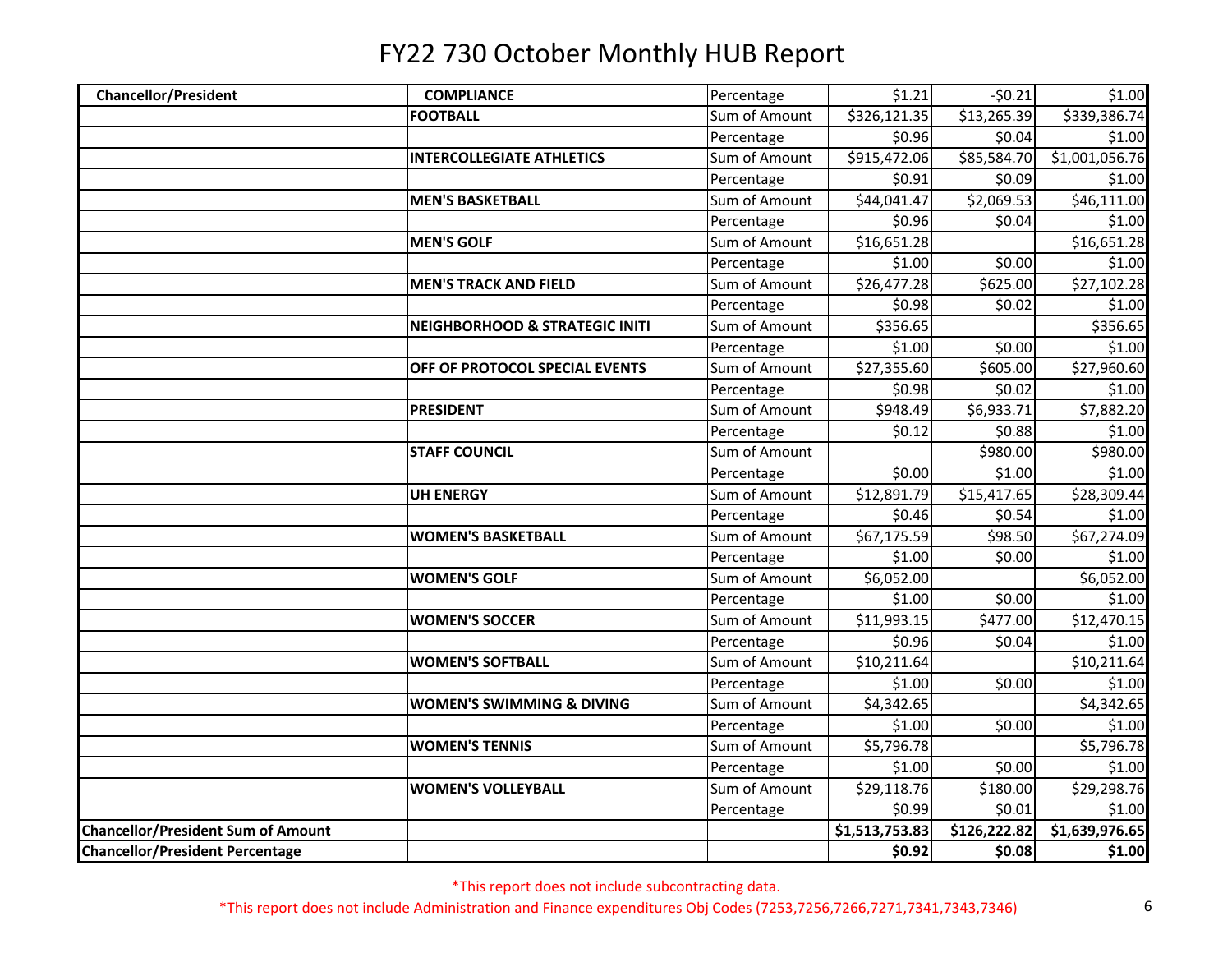| <b>College of Medicine</b>               | <b>BEHAVIORAL &amp; SOCIAL SCIENCES</b>  | Sum of Amount | \$374.00     | \$703.46    | \$1,077.46   |
|------------------------------------------|------------------------------------------|---------------|--------------|-------------|--------------|
|                                          |                                          | Percentage    | \$0.35       | \$0.65      | \$1.00       |
|                                          | <b>BIOMEDICAL SCIENCES</b>               | Sum of Amount | \$6,436.46   | \$480.97    | \$6,917.43   |
|                                          |                                          | Percentage    | \$0.93       | \$0.07      | \$1.00       |
|                                          | <b>CLINICAL SCIENCES</b>                 | Sum of Amount | \$331.66     | \$610.25    | \$941.91     |
|                                          |                                          | Percentage    | \$0.35       | \$0.65      | \$1.00       |
|                                          | <b>COMMUNITY HEALTH</b>                  | Sum of Amount |              | \$821.51    | \$821.51     |
|                                          |                                          | Percentage    | \$0.00       | \$1.00      | \$1.00       |
|                                          | <b>HEALTH SYST &amp; POPULATIONS SCI</b> | Sum of Amount | \$1,544.00   | \$4,380.51  | \$5,924.51   |
|                                          |                                          | Percentage    | \$0.26       | \$0.74      | \$1.00       |
|                                          | <b>MEDICAL EDUCATION</b>                 | Sum of Amount | \$11,257.43  | \$8,723.52  | \$19,980.95  |
|                                          |                                          | Percentage    | \$0.56       | \$0.44      | \$1.00       |
|                                          | OFFICE OF THE DEAN                       | Sum of Amount | \$116,716.32 | \$19,802.53 | \$136,518.85 |
|                                          |                                          | Percentage    | \$0.85       | \$0.15      | \$1.00       |
|                                          | <b>STU AFF ADMISSIONS &amp; OUTREACH</b> | Sum of Amount | \$8,273.60   | \$364.64    | \$8,638.24   |
|                                          |                                          | Percentage    | \$0.96       | \$0.04      | \$1.00       |
| <b>College of Medicine Sum of Amount</b> |                                          |               | \$144,933.47 | \$35,887.39 | \$180,820.86 |
| <b>College of Medicine Percentage</b>    |                                          |               | \$0.80       | \$0.20      | \$1.00       |
| <b>College of Nursing</b>                | <b>DEANS OFFICE - COLLEG OF NURSI</b>    | Sum of Amount | \$66,720.59  | \$6,348.49  | \$73,069.08  |
|                                          |                                          | Percentage    | \$0.91       | \$0.09      | \$1.00       |
| <b>College of Nursing Sum of Amount</b>  |                                          |               | \$66,720.59  | \$6,348.49  | \$73,069.08  |
| <b>College of Nursing Percentage</b>     |                                          |               | \$0.91       | \$0.09      | \$1.00       |
| <b>College of the Arts</b>               | <b>ART</b>                               | Sum of Amount | \$12,937.26  | \$403.01    | \$13,340.27  |
|                                          |                                          | Percentage    | \$0.97       | \$0.03      | \$1.00       |
|                                          | <b>BAND</b>                              | Sum of Amount | \$29,353.96  | \$72.22     | \$29,426.18  |
|                                          |                                          | Percentage    | \$1.00       | \$0.00      | \$1.00       |
|                                          | <b>BLAFFER GALLERY</b>                   | Sum of Amount | \$51,667.00  | \$118.53    | \$51,785.53  |
|                                          |                                          | Percentage    | \$1.00       | \$0.00      | \$1.00       |
|                                          | <b>CWMCA CENTER FOR THE ARTS</b>         | Sum of Amount | \$159.69     |             | \$159.69     |
|                                          |                                          | Percentage    | \$1.00       | \$0.00      | \$1.00       |
|                                          | <b>DEAN OFFIC THE COLLEGE OF ARTS</b>    | Sum of Amount | \$9,127.14   | \$799.85    | \$9,926.99   |
|                                          |                                          | Percentage    | \$0.92       | \$0.08      | \$1.00       |
|                                          | <b>MUSIC</b>                             | Sum of Amount | \$19,348.43  | \$2,525.87  | \$21,874.30  |
|                                          |                                          | Percentage    | \$0.88       | \$0.12      | \$1.00       |
|                                          | <b>THEATER</b>                           | Sum of Amount | \$10,338.31  | \$604.23    | \$10,942.54  |
|                                          |                                          | Percentage    | \$0.94       | \$0.06      | \$1.00       |
| <b>College of the Arts Sum of Amount</b> |                                          |               | \$132,931.79 | \$4,523.71  | \$137,455.50 |

\*This report does not include subcontracting data.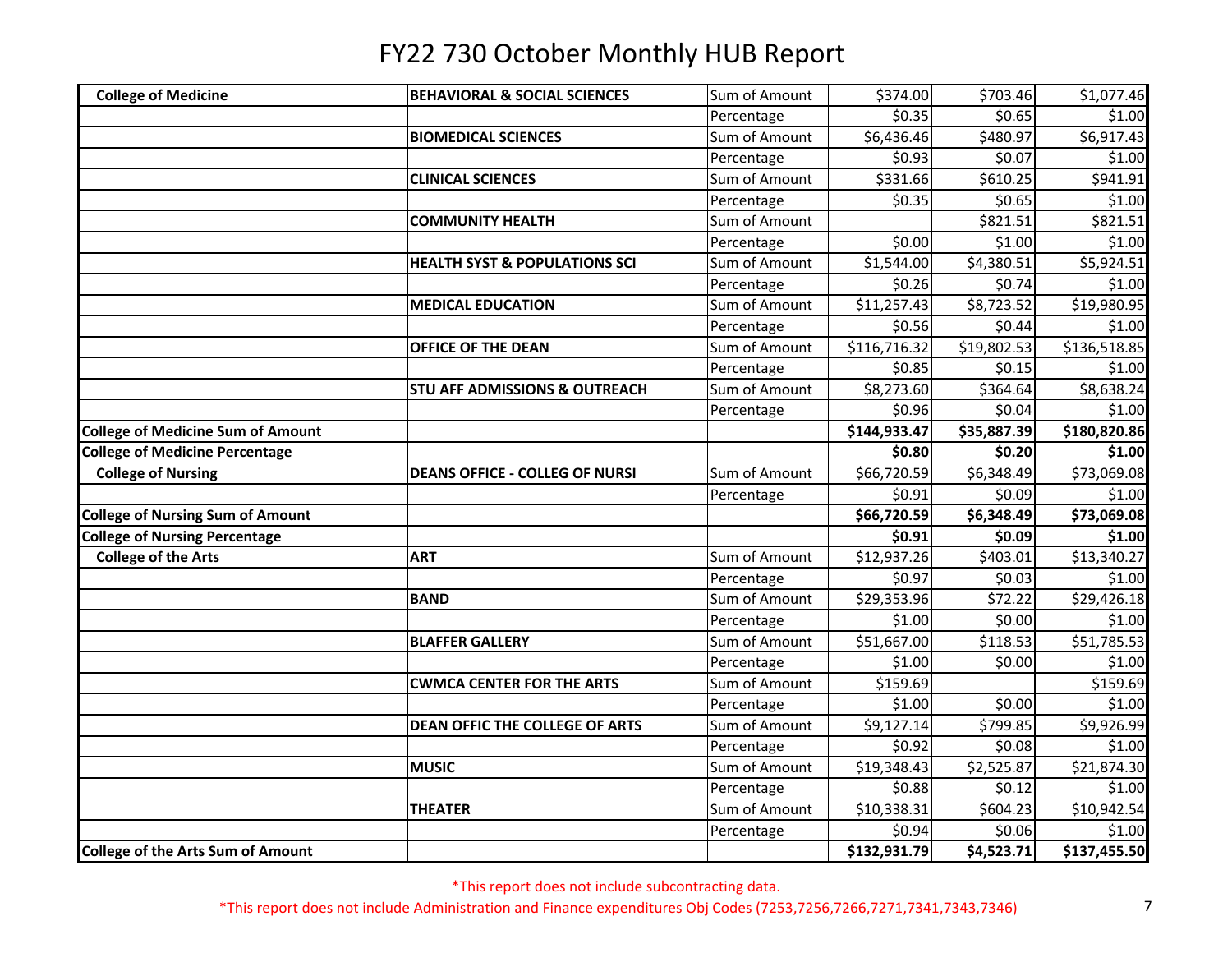| <b>College of the Arts Percentage</b> |                                         |               | \$0.97       | \$0.03      | \$1.00       |
|---------------------------------------|-----------------------------------------|---------------|--------------|-------------|--------------|
| <b>Education</b>                      | <b>ASIAN AMERICAN STUDIES</b>           | Sum of Amount | \$146.53     |             | \$146.53     |
|                                       |                                         | Percentage    | \$1.00       | \$0.00      | \$1.00       |
|                                       | CENTER FOR INFO TECG IN ED.             | Sum of Amount | \$112.84     | \$14,400.00 | \$14,512.84  |
|                                       |                                         | Percentage    | \$0.01       | \$0.99      | \$1.00       |
|                                       | <b>CURRICULUM AND INSTRUCTION</b>       | Sum of Amount | \$3,458.30   | 5567.94     | \$4,026.24   |
|                                       |                                         | Percentage    | \$0.86       | \$0.14      | \$1.00       |
|                                       | <b>DEAN, EDUCATION</b>                  | Sum of Amount | \$38,774.24  | \$14,155.96 | \$52,930.20  |
|                                       |                                         | Percentage    | \$0.73       | \$0.27      | \$1.00       |
|                                       | ED LEADERSHIP & POLICY STUDIES          | Sum of Amount | \$1,661.81   | \$5,269.40  | \$6,931.21   |
|                                       |                                         | Percentage    | \$0.24       | \$0.76      | \$1.00       |
|                                       | PSYCH, HLTH & LEARNING SCIENCE          | Sum of Amount | \$4,845.47   | \$700.72    | \$5,546.19   |
|                                       |                                         | Percentage    | \$0.87       | \$0.13      | \$1.00       |
| <b>Education Sum of Amount</b>        |                                         |               | \$48,999.19  | \$35,094.02 | \$84,093.21  |
| <b>Education Percentage</b>           |                                         |               | \$0.58       | \$0.42      | \$1.00       |
| <b>Engineering</b>                    | <b>BIOMEDICAL ENGINEERING</b>           | Sum of Amount | \$303,974.00 |             | \$303,974.00 |
|                                       |                                         | Percentage    | \$1.00       | \$0.00      | \$1.00       |
|                                       | <b>CHEMICAL ENGINEERING</b>             | Sum of Amount | \$48,266.00  | \$2,520.30  | \$50,786.30  |
|                                       |                                         | Percentage    | \$0.95       | \$0.05      | \$1.00       |
|                                       | <b>CIVIL ENGINEERING</b>                | Sum of Amount | \$245,377.62 | \$7,311.82  | \$252,689.44 |
|                                       |                                         | Percentage    | \$0.97       | \$0.03      | \$1.00       |
|                                       | <b>COMPOSITE ENGR APPLICATIONS CT</b>   | Sum of Amount |              | \$64.18     | \$64.18      |
|                                       |                                         | Percentage    | \$0.00       | \$1.00      | \$1.00       |
|                                       | <b>COOPERATIVE ENGINEERING</b>          | Sum of Amount | \$48.89      |             | \$48.89      |
|                                       |                                         | Percentage    | \$1.00       | \$0.00      | \$1.00       |
|                                       | <b>DEAN, ENGINEERING</b>                | Sum of Amount | \$44,601.16  | \$4,504.25  | \$49,105.41  |
|                                       |                                         | Percentage    | \$0.91       | \$0.09      | \$1.00       |
|                                       | <b>ELECTRICAL ENGINEERING</b>           | Sum of Amount | \$62,196.85  | \$2,065.48  | \$64,262.33  |
|                                       |                                         | Percentage    | \$0.97       | \$0.03      | \$1.00       |
|                                       | <b>ENGr UNDERGRADUATE PROGRAMS</b>      | Sum of Amount | \$4,766.74   | \$426.51    | \$5,193.25   |
|                                       |                                         | Percentage    | \$0.92       | \$0.08      | \$1.00       |
|                                       | <b>INDUSTRIAL ENGINEERING</b>           | Sum of Amount | \$1,691.04   |             | \$1,691.04   |
|                                       |                                         | Percentage    | \$1.00       | \$0.00      | \$1.00       |
|                                       | <b>INTEGRATED BIO &amp; NANO SYSTEM</b> | Sum of Amount | \$7,404.17   |             | \$7,404.17   |
|                                       |                                         | Percentage    | \$1.00       | \$0.00      | \$1.00       |
|                                       | <b>MECHANICAL ENGINEERING</b>           | Sum of Amount | \$41,889.64  | \$85,016.97 | \$126,906.61 |
|                                       |                                         | Percentage    | \$0.33       | \$0.67      | \$1.00       |

\*This report does not include subcontracting data.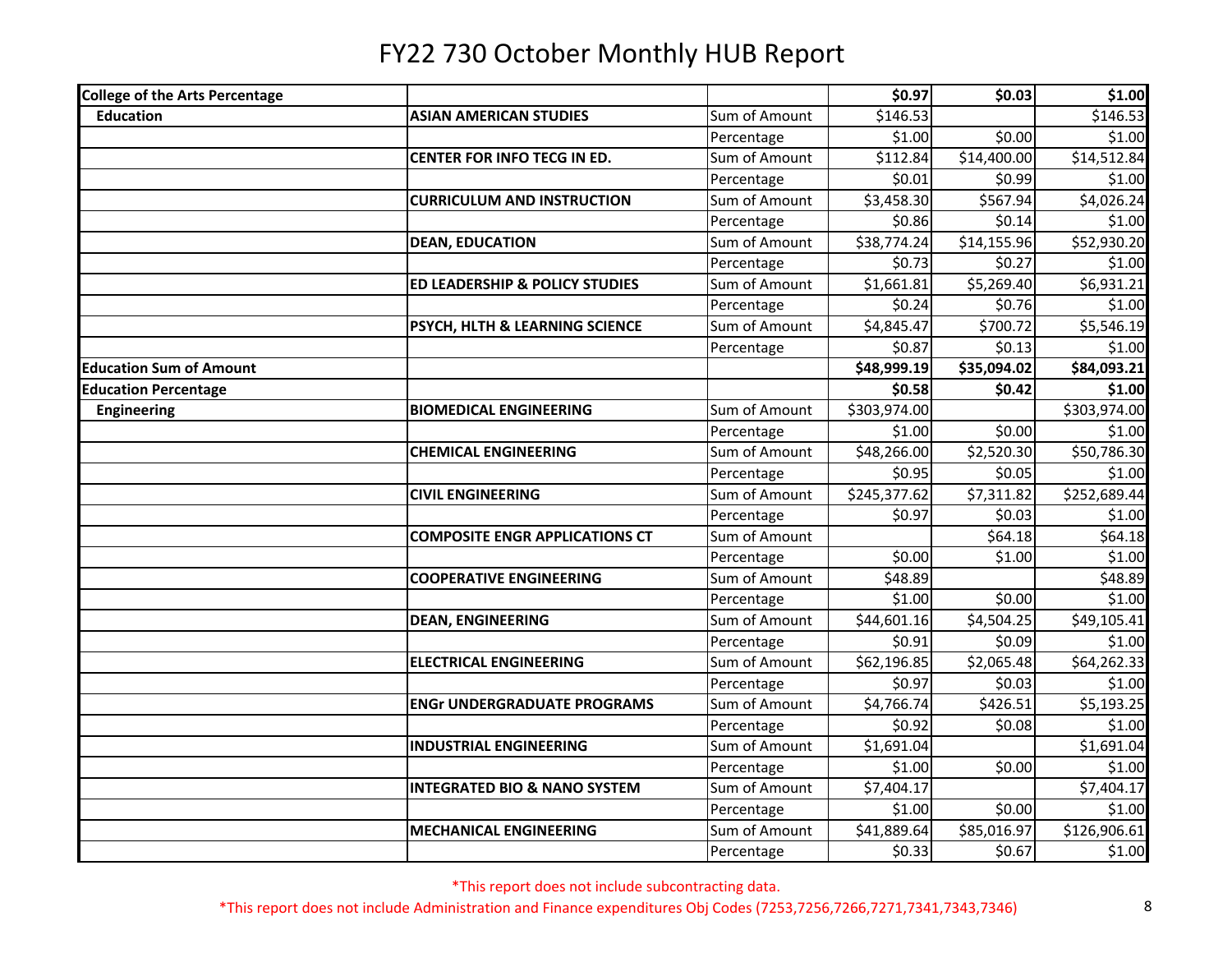| <b>Engineering</b>                                   | <b>NAT'L AIRBORNE LASER MAP</b>           | Sum of Amount | \$25,665.71  |              | \$25,665.71  |
|------------------------------------------------------|-------------------------------------------|---------------|--------------|--------------|--------------|
|                                                      |                                           | Percentage    | \$1.00       | \$0.00       | \$1.00       |
|                                                      | PETROLEUM ENGINEERING                     | Sum of Amount | \$26,993.40  | \$5,600.76   | \$32,594.16  |
|                                                      |                                           | Percentage    | \$0.83       | \$0.17       | \$1.00       |
| <b>Engineering Sum of Amount</b>                     |                                           |               | \$812,875.22 | \$107,510.27 | \$920,385.49 |
| <b>Engineering Percentage</b>                        |                                           |               | \$0.88       | \$0.12       | \$1.00       |
| <b>Graduate College of Social Work</b>               | <b>ADMISSIONS</b>                         | Sum of Amount | \$97.48      | \$273.44     | \$370.92     |
|                                                      |                                           | Percentage    | \$0.26       | \$0.74       | \$1.00       |
|                                                      | <b>CHILD &amp; FAMILY CENTER</b>          | Sum of Amount | \$1,943.99   | \$630.88     | \$2,574.87   |
|                                                      |                                           | Percentage    | \$0.75       | \$0.25       | \$1.00       |
|                                                      | <b>CTR DRUG &amp; SOCIAL POLICY RESRC</b> | Sum of Amount | \$15,527.30  |              | \$15,527.30  |
|                                                      |                                           | Percentage    | \$1.00       | \$0.00       | \$1.00       |
|                                                      | <b>DEAN, SOCIAL WORK</b>                  | Sum of Amount | \$25,649.37  | \$1,060.00   | \$26,709.37  |
|                                                      |                                           | Percentage    | \$0.96       | \$0.04       | \$1.00       |
|                                                      | <b>GCSW-INFORMATION TECHNOLOGY</b>        | Sum of Amount | \$460.83     |              | \$460.83     |
|                                                      |                                           | Percentage    | \$1.00       | \$0.00       | \$1.00       |
|                                                      | LATINA MATERNAL & FAMILY HLTH             | Sum of Amount | \$14,048.87  |              | \$14,048.87  |
|                                                      |                                           | Percentage    | \$1.00       | \$0.00       | \$1.00       |
|                                                      | <b>OCP</b>                                | Sum of Amount | \$383.17     |              | \$383.17     |
|                                                      |                                           | Percentage    | \$1.00       | \$0.00       | \$1.00       |
| <b>Graduate College of Social Work Sum of Amount</b> |                                           |               | \$58,111.01  | \$1,964.32   | \$60,075.33  |
| <b>Graduate College of Social Work Percentage</b>    |                                           |               | \$0.97       | \$0.03       | \$1.00       |
| <b>Hobby School</b>                                  | <b>HOBBY CENTER FOR PUBLIC POLICY</b>     | Sum of Amount | \$15,370.07  | \$2,958.07   | \$18,328.14  |
|                                                      |                                           | Percentage    | \$0.84       | \$0.16       | \$1.00       |
| <b>Hobby School Sum of Amount</b>                    |                                           |               | \$15,370.07  | \$2,958.07   | \$18,328.14  |
| <b>Hobby School Percentage</b>                       |                                           |               | \$0.84       | \$0.16       | \$1.00       |
| <b>Honors College</b>                                | <b>DEAN, HONORS COLLEGE</b>               | Sum of Amount | \$13,927.67  | \$4,763.66   | \$18,691.33  |
|                                                      |                                           | Percentage    | \$0.75       | \$0.25       | \$1.00       |
|                                                      | <b>FORENSICS PROGRAM</b>                  | Sum of Amount | \$449.90     |              | \$449.90     |
|                                                      |                                           | Percentage    | \$1.00       | \$0.00       | \$1.00       |
|                                                      | <b>OFFICE OF UNDERGRAD RESEARCH</b>       | Sum of Amount | \$376.18     |              | \$376.18     |
|                                                      |                                           | Percentage    | \$1.00       | \$0.00       | \$1.00       |
| <b>Honors College Sum of Amount</b>                  |                                           |               | \$14,753.75  | \$4,763.66   | \$19,517.41  |
| <b>Honors College Percentage</b>                     |                                           |               | \$0.76       | \$0.24       | \$1.00       |
| <b>Hotel and Restaurant Management</b>               | <b>DEAN, HOTEL &amp; RESTAURANT MANAG</b> | Sum of Amount | \$13,335.72  | \$62.99      | \$13,398.71  |
|                                                      |                                           | Percentage    | \$1.00       | \$0.00       | \$1.00       |
|                                                      | <b>HOTEL AND RESTAURANT MANAGEMEN</b>     | Sum of Amount | \$149,667.01 | \$4,876.90   | \$154,543.91 |
|                                                      |                                           |               |              |              |              |

\*This report does not include subcontracting data.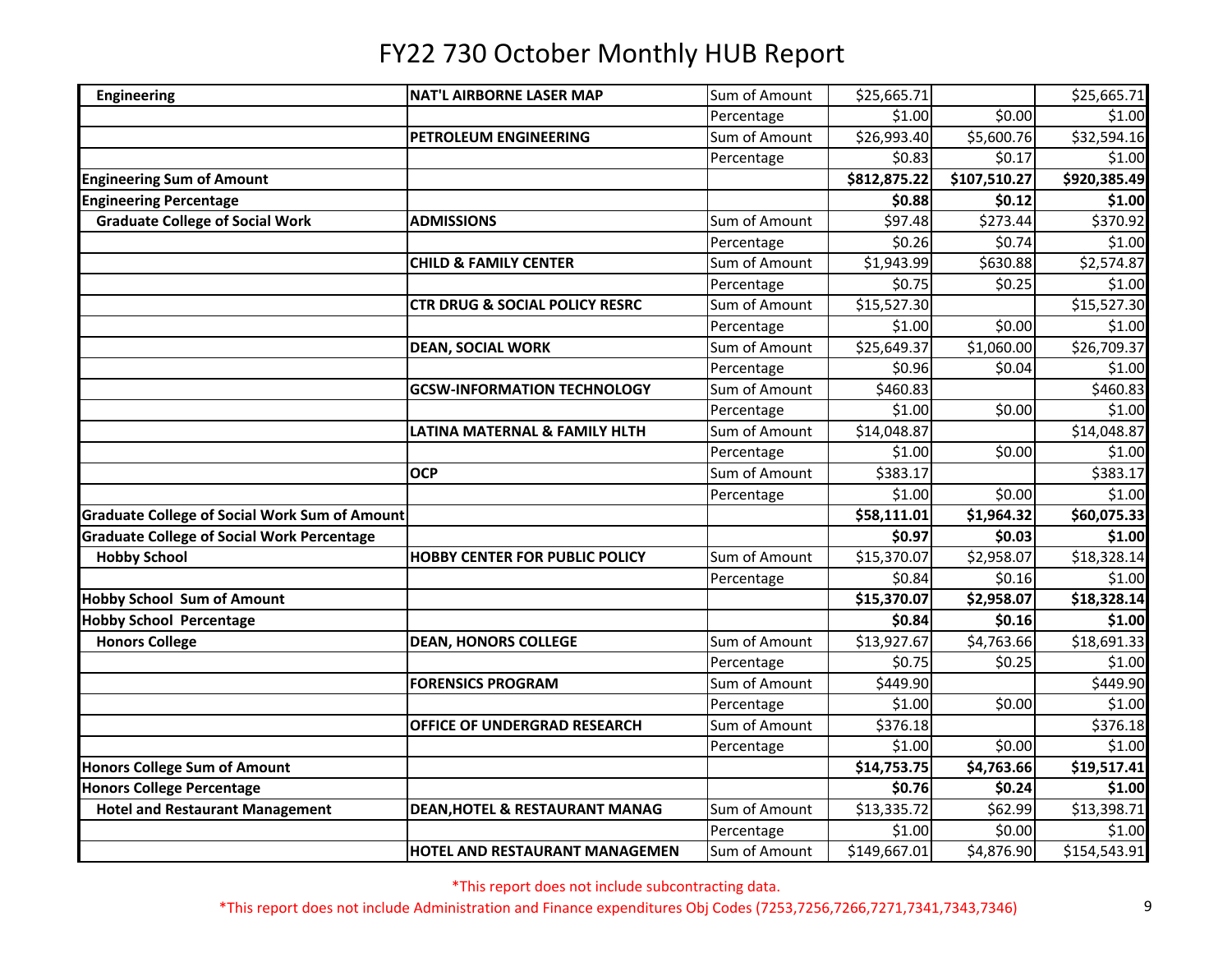| <b>Hotel and Restaurant Management</b>            | HOTEL AND RESTAURANT MANAGEMEN           | Percentage    | \$0.97       | \$0.03               | \$1.00       |
|---------------------------------------------------|------------------------------------------|---------------|--------------|----------------------|--------------|
| Hotel and Restaurant Management Sum of Amount     |                                          |               | \$163,002.73 | \$4,939.89           | \$167,942.62 |
| <b>Hotel and Restaurant Management Percentage</b> |                                          |               | \$0.97       | \$0.03               | \$1.00       |
| <b>Law Center</b>                                 | <b>ASSOCIATE DEAN, LAW</b>               | Sum of Amount | \$33.98      |                      | \$33.98      |
|                                                   |                                          | Percentage    | \$1.00       | \$0.00               | \$1.00       |
|                                                   | <b>BLAKELEY INSTITUTE</b>                | Sum of Amount | \$1,014.25   | $\overline{$}141.43$ | \$1,155.68   |
|                                                   |                                          | Percentage    | \$0.88       | \$0.12               | \$1.00       |
|                                                   | <b>BUSINESS SERVICES, LAW</b>            | Sum of Amount | \$1,720.60   | \$130.13             | \$1,850.73   |
|                                                   |                                          | Percentage    | \$0.93       | \$0.07               | \$1.00       |
|                                                   | <b>CAREER SERVICES, LAW</b>              | Sum of Amount | \$2,687.10   | \$166.21             | \$2,853.31   |
|                                                   |                                          | Percentage    | \$0.94       | \$0.06               | \$1.00       |
|                                                   | <b>CENTER PROGRAMS, LAW</b>              | Sum of Amount | \$3,541.08   |                      | \$3,541.08   |
|                                                   |                                          | Percentage    | \$1.00       | \$0.00               | \$1.00       |
|                                                   | <b>DEAN, LAW</b>                         | Sum of Amount | \$3,185.53   | \$10.58              | \$3,196.11   |
|                                                   |                                          | Percentage    | \$1.00       | \$0.00               | \$1.00       |
|                                                   | <b>FACILITIES, LAW</b>                   | Sum of Amount | $-$114.20$   |                      | $-$114.20$   |
|                                                   |                                          | Percentage    | \$1.00       | \$0.00               | \$1.00       |
|                                                   | <b>FACULTY SUPPORT LAW</b>               | Sum of Amount | \$618.22     | \$10,306.50          | \$10,924.72  |
|                                                   |                                          | Percentage    | \$0.06       | \$0.94               | \$1.00       |
|                                                   | <b>HEALTH LAW &amp; POLICY INSTITUTE</b> | Sum of Amount |              | \$389.03             | \$389.03     |
|                                                   |                                          | Percentage    | \$0.00       | \$1.00               | \$1.00       |
|                                                   | <b>INTELLECTUAL PROP &amp; INFO LAW</b>  | Sum of Amount | \$65.83      |                      | \$65.83      |
|                                                   |                                          | Percentage    | \$1.00       | \$0.00               | \$1.00       |
|                                                   | LAW INFORMATION TECHNOLOGY               | Sum of Amount | \$1,130.73   | \$43,175.01          | \$44,305.74  |
|                                                   |                                          | Percentage    | \$0.03       | \$0.97               | \$1.00       |
|                                                   | <b>LAW LIBRARY</b>                       | Sum of Amount | \$51,994.89  | \$742.95             | \$52,737.84  |
|                                                   |                                          | Percentage    | \$0.99       | \$0.01               | \$1.00       |
|                                                   | LEGAL AID CLINIC, LAW                    | Sum of Amount | \$349.14     | \$57.54              | \$406.68     |
|                                                   |                                          | Percentage    | \$0.86       | \$0.14               | \$1.00       |
|                                                   | PUBLIC RELS & MARKETING, LAW             | Sum of Amount | \$2,112.45   | \$3,780.00           | \$5,892.45   |
|                                                   |                                          | Percentage    | \$0.36       | \$0.64               | \$1.00       |
|                                                   | <b>STUDENT SERVICES, LAW</b>             | Sum of Amount | \$14,823.65  | \$3,732.07           | \$18,555.72  |
|                                                   |                                          | Percentage    | \$0.80       | \$0.20               | \$1.00       |
| Law Center Sum of Amount                          |                                          |               | \$83,163.25  | \$62,631.45          | \$145,794.70 |
| Law Center Percentage                             |                                          |               | \$0.57       | \$0.43               | \$1.00       |
| <b>Liberal Arts and Social Sciences</b>           | <b>AEROSPACE STUDIES</b>                 | Sum of Amount |              | \$107.12             | \$107.12     |
|                                                   |                                          | Percentage    | \$0.00       | \$1.00               | \$1.00       |

\*This report does not include subcontracting data.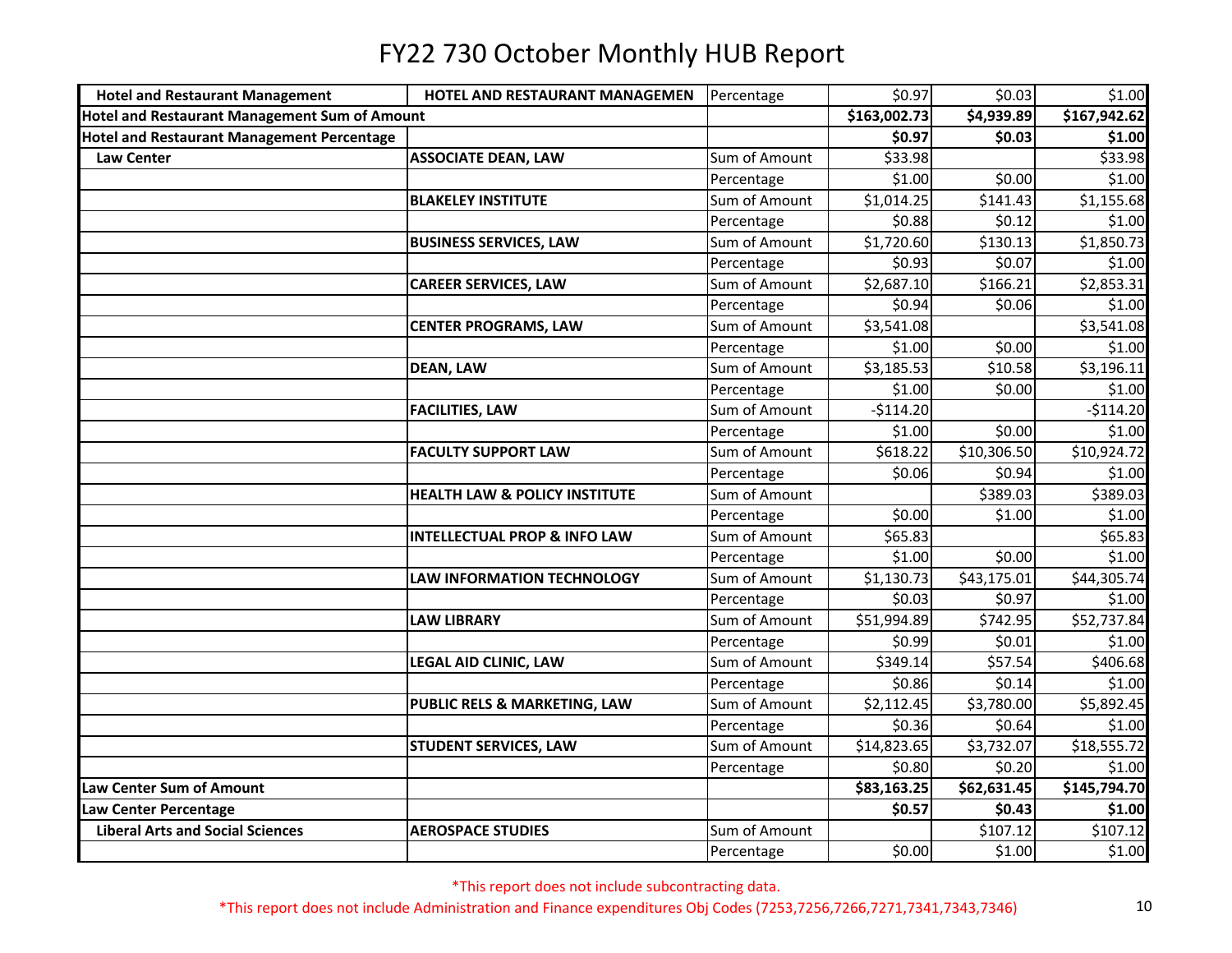| <b>Liberal Arts and Social Sciences</b> | <b>AFRICAN-AMERICAN STUDIES</b>         | Sum of Amount | \$305.93     | \$418.56    | \$724.49     |
|-----------------------------------------|-----------------------------------------|---------------|--------------|-------------|--------------|
|                                         |                                         | Percentage    | \$0.42       | \$0.58      | \$1.00       |
|                                         | <b>ARTE PUBLICO</b>                     | Sum of Amount | \$109,208.89 | \$6,490.96  | \$115,699.85 |
|                                         |                                         | Percentage    | \$0.94       | \$0.06      | \$1.00       |
|                                         | <b>CENTER FOR PUBLIC HISTORY</b>        | Sum of Amount | \$713.38     | \$5.76      | \$719.14     |
|                                         |                                         | Percentage    | \$0.99       | \$0.01      | \$1.00       |
|                                         | <b>COMMUNICATION</b>                    | Sum of Amount | \$6,006.86   | \$2,753.05  | \$8,759.91   |
|                                         |                                         | Percentage    | \$0.69       | \$0.31      | \$1.00       |
|                                         | <b>COMMUNICATIONS DISORDERS</b>         | Sum of Amount | \$45,579.66  | \$2,741.31  | \$48,320.97  |
|                                         |                                         | Percentage    | \$0.94       | \$0.06      | \$1.00       |
|                                         | <b>COMPARATIVE CULTURAL STUDIES</b>     | Sum of Amount | \$2,359.11   | \$132.61    | \$2,491.72   |
|                                         |                                         | Percentage    | \$0.95       | \$0.05      | \$1.00       |
|                                         | <b>DEAN, LIBERAL ARTS &amp; SOC SCI</b> | Sum of Amount | \$6,838.18   | \$6,780.68  | \$13,618.86  |
|                                         |                                         | Percentage    | \$0.50       | \$0.50      | \$1.00       |
|                                         | <b>ECONOMICS</b>                        | Sum of Amount | \$29,413.55  | \$9,970.51  | \$39,384.06  |
|                                         |                                         | Percentage    | \$0.75       | \$0.25      | \$1.00       |
|                                         | <b>ENGLISH</b>                          | Sum of Amount | \$14,522.59  | \$19,454.65 | \$33,977.24  |
|                                         |                                         | Percentage    | \$0.43       | \$0.57      | \$1.00       |
|                                         | <b>HEALTH AND HUMAN PERFORMANCE</b>     | Sum of Amount | \$29,347.06  | \$124.19    | \$29,471.25  |
|                                         |                                         | Percentage    | \$1.00       | \$0.00      | \$1.00       |
|                                         | <b>HISPANIC STUDIES</b>                 | Sum of Amount | \$7,091.16   | \$697.35    | \$7,788.51   |
|                                         |                                         | Percentage    | \$0.91       | \$0.09      | \$1.00       |
|                                         | <b>HISTORY</b>                          | Sum of Amount | \$2,545.59   | \$3,844.80  | \$6,390.39   |
|                                         |                                         | Percentage    | \$0.40       | \$0.60      | \$1.00       |
|                                         | <b>MEXICAN-AMERICAN STUDIES</b>         | Sum of Amount | \$52,963.50  | \$296.74    | \$53,260.24  |
|                                         |                                         | Percentage    | \$0.99       | \$0.01      | \$1.00       |
|                                         | <b>MILITARY SCIENCE</b>                 | Sum of Amount | \$511.69     |             | \$511.69     |
|                                         |                                         | Percentage    | \$1.00       | \$0.00      | \$1.00       |
|                                         | <b>MODERN AND CLASSICAL LANGUAGES</b>   | Sum of Amount | \$194.62     | \$634.96    | \$829.58     |
|                                         |                                         | Percentage    | \$0.23       | \$0.77      | \$1.00       |
|                                         | <b>PHILOSOPHY</b>                       | Sum of Amount | \$12.28      |             | \$12.28      |
|                                         |                                         | Percentage    | \$1.00       | \$0.00      | \$1.00       |
|                                         | <b>POLITICAL SCIENCE</b>                | Sum of Amount | \$18,739.68  | \$4,630.43  | \$23,370.11  |
|                                         |                                         | Percentage    | \$0.80       | \$0.20      | \$1.00       |
|                                         | <b>PSYCHOLOGY</b>                       | Sum of Amount | \$53,406.78  | \$732.77    | \$54,139.55  |
|                                         |                                         | Percentage    | \$0.99       | \$0.01      | \$1.00       |
|                                         | <b>SOCIOLOGY</b>                        | Sum of Amount | \$281.24     | \$2,260.84  | \$2,542.08   |

\*This report does not include subcontracting data.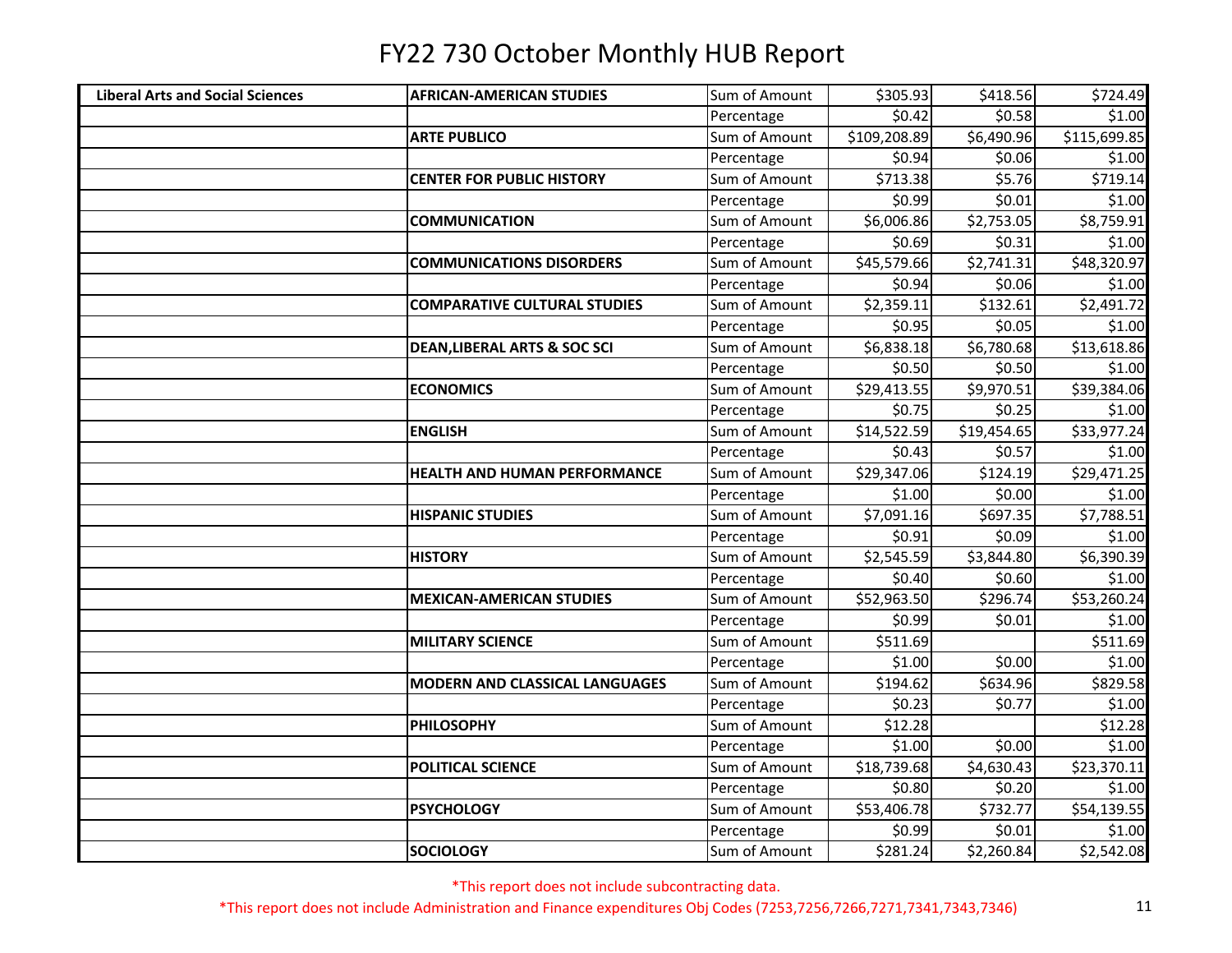| <b>Liberal Arts and Social Sciences</b>               | <b>SOCIOLOGY</b>                         | Percentage    | \$0.11       | \$0.89       | \$1.00       |
|-------------------------------------------------------|------------------------------------------|---------------|--------------|--------------|--------------|
|                                                       | <b>WOMEN'S STUDIES PROGRAM</b>           | Sum of Amount | \$151.13     | \$4,710.07   | \$4,861.20   |
|                                                       |                                          | Percentage    | \$0.03       | \$0.97       | \$1.00       |
| <b>Liberal Arts and Social Sciences Sum of Amount</b> |                                          |               | \$380,192.88 | \$66,787.36  | \$446,980.24 |
| iberal Arts and Social Sciences Percentage            |                                          |               | \$0.85       | \$0.15       | \$1.00       |
| Library                                               | <b>UNIVERSITY LIBRARIES</b>              | Sum of Amount | \$54,055.70  | \$26,899.86  | \$80,955.56  |
|                                                       |                                          | Percentage    | \$0.67       | \$0.33       | \$1.00       |
| <b>Library Sum of Amount</b>                          |                                          |               | \$54,055.70  | \$26,899.86  | \$80,955.56  |
| Library Percentage                                    |                                          |               | \$0.67       | \$0.33       | \$1.00       |
| <b>Natural Science and Mathematics</b>                | <b>BIOLOGY &amp; BIOCHEMISTRY</b>        | Sum of Amount | \$186,948.61 | \$1,760.32   | \$188,708.93 |
|                                                       |                                          | Percentage    | \$0.99       | \$0.01       | \$1.00       |
|                                                       | <b>CHEMISTRY</b>                         | Sum of Amount | \$170,735.48 | \$17,870.79  | \$188,606.27 |
|                                                       |                                          | Percentage    | \$0.91       | \$0.09       | \$1.00       |
|                                                       | <b>COMPUTER SCIENCE</b>                  | Sum of Amount | \$14,714.43  | \$7,508.29   | \$22,222.72  |
|                                                       |                                          | Percentage    | \$0.66       | \$0.34       | \$1.00       |
|                                                       | <b>CTR FOR NUCLEAR REC&amp;CELL SIGN</b> | Sum of Amount | \$48,851.43  | \$2,754.27   | \$51,605.70  |
|                                                       |                                          | Percentage    | \$0.95       | \$0.05       | \$1.00       |
|                                                       | <b>DEAN, NATURAL SCIENCE &amp; MATHE</b> | Sum of Amount | \$98,237.41  | \$102.45     | \$98,339.86  |
|                                                       |                                          | Percentage    | \$1.00       | \$0.00       | \$1.00       |
|                                                       | <b>EARTH &amp; ATMOSPHERIC SCIENCES</b>  | Sum of Amount | \$75,086.49  | \$67,179.55  | \$142,266.04 |
|                                                       |                                          | Percentage    | \$0.53       | \$0.47       | \$1.00       |
|                                                       | <b>HOUSTON COASTAL CENTER</b>            | Sum of Amount | \$188.99     |              | \$188.99     |
|                                                       |                                          | Percentage    | \$1.00       | \$0.00       | \$1.00       |
|                                                       | <b>INSTITUTE FOR CLIMATE/ATMO SCI</b>    | Sum of Amount | \$1,021.45   |              | \$1,021.45   |
|                                                       |                                          | Percentage    | \$1.00       | \$0.00       | \$1.00       |
|                                                       | <b>MATHEMATICS</b>                       | Sum of Amount | \$49,557.30  | \$27,146.33  | \$76,703.63  |
|                                                       |                                          | Percentage    | \$0.65       | \$0.35       | \$1.00       |
|                                                       | <b>PHYSICS</b>                           | Sum of Amount | \$27,295.11  | \$3,137.04   | \$30,432.15  |
|                                                       |                                          | Percentage    | \$0.90       | \$0.10       | \$1.00       |
| <b>Natural Science and Mathematics Sum of Amount</b>  |                                          |               | \$672,636.70 | \$127,459.04 | \$800,095.74 |
| <b>Natural Science and Mathematics Percentage</b>     |                                          |               | \$0.84       | \$0.16       | \$1.00       |
| <b>Optometry</b>                                      | <b>DEAN, OPTOMETRY</b>                   | Sum of Amount | \$87,613.09  | \$7,473.86   | \$95,086.95  |
|                                                       |                                          | Percentage    | \$0.92       | \$0.08       | \$1.00       |
|                                                       | <b>OPT VISION SCIENCES</b>               | Sum of Amount | \$55,235.31  | \$506.03     | 555,741.34   |
|                                                       |                                          | Percentage    | \$0.99       | \$0.01       | \$1.00       |
|                                                       | <b>OPTOMETRY CLINIC</b>                  | Sum of Amount | \$340,722.38 | \$12,915.40  | \$353,637.78 |
|                                                       |                                          | Percentage    | \$0.96       | \$0.04       | \$1.00       |

\*This report does not include subcontracting data.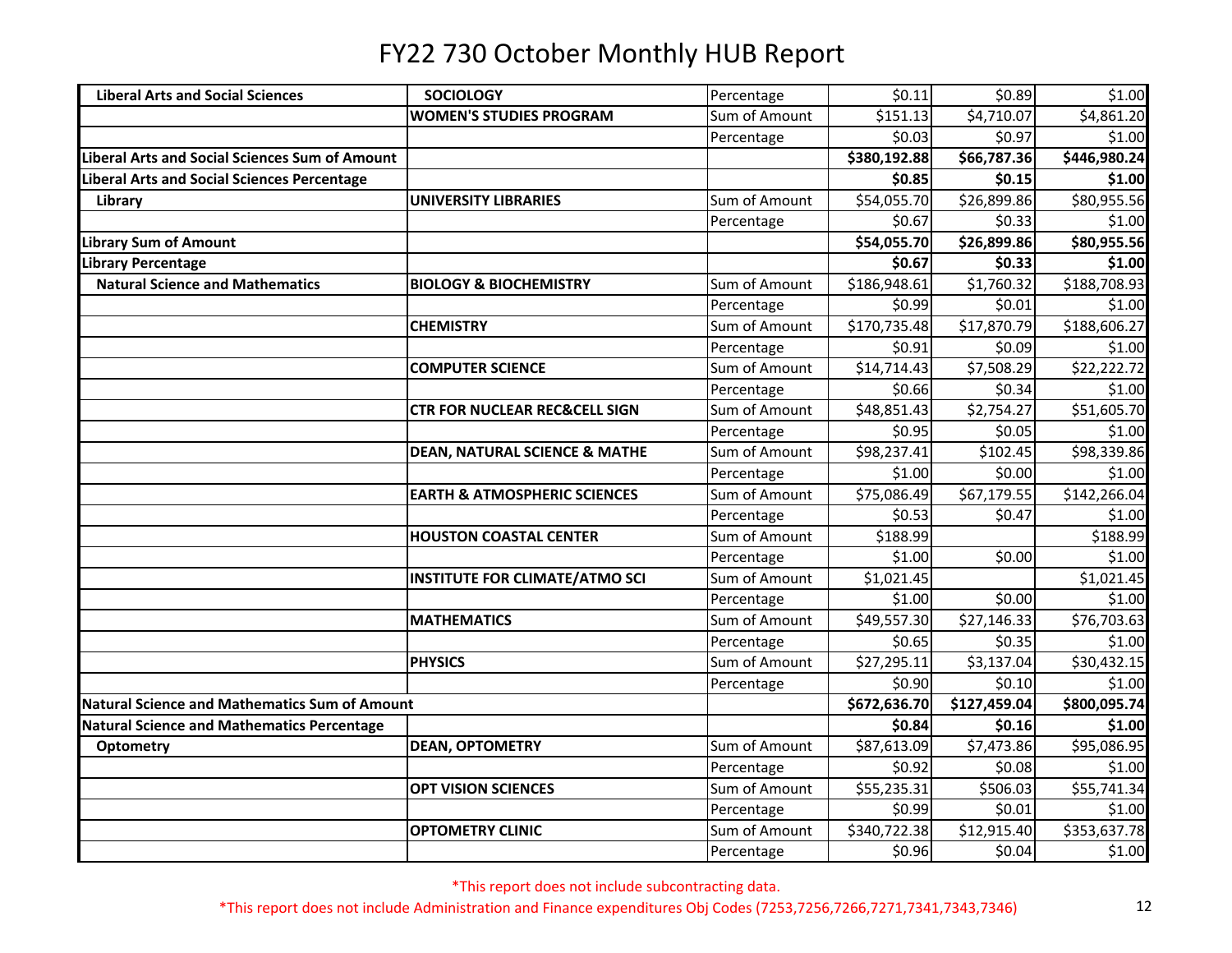| <b>Optometry Sum of Amount</b> |                                           |               | \$483,570.78 | \$20,895.29 | \$504,466.07 |
|--------------------------------|-------------------------------------------|---------------|--------------|-------------|--------------|
| <b>Optometry Percentage</b>    |                                           |               | \$0.96       | \$0.04      | \$1.00       |
| Pharmacy                       | <b>DEAN, PHARMACY</b>                     | Sum of Amount | \$35,149.45  | \$324.76    | \$35,474.21  |
|                                |                                           | Percentage    | \$0.99       | \$0.01      | \$1.00       |
|                                | <b>EXPERIENTIAL PROGRAMS</b>              | Sum of Amount | \$31,620.00  |             | \$31,620.00  |
|                                |                                           | Percentage    | \$1.00       | \$0.00      | \$1.00       |
|                                | <b>INSTITUTE FOR DRUG EDUCATION</b>       | Sum of Amount | \$770.57     |             | \$770.57     |
|                                |                                           | Percentage    | \$1.00       | \$0.00      | \$1.00       |
|                                | PHAR HEALTH OUTCOMES & POLICY             | Sum of Amount | \$10,912.43  | \$603.44    | \$11,515.87  |
|                                |                                           | Percentage    | \$0.95       | \$0.05      | \$1.00       |
|                                | PHARM PRAC & TRANS RESEARCH               | Sum of Amount | \$19,392.03  | \$12,468.27 | \$31,860.30  |
|                                |                                           | Percentage    | \$0.61       | \$0.39      | \$1.00       |
|                                | PHARMACOLOGICAL & PHARMACEUTIC            | Sum of Amount | \$327,851.07 | \$3,565.28  | \$331,416.35 |
|                                |                                           | Percentage    | \$0.99       | \$0.01      | \$1.00       |
|                                | <b>STUDENT SERVICES PHARMACY</b>          | Sum of Amount | \$214.17     | \$800.90    | \$1,015.07   |
|                                |                                           | Percentage    | \$0.21       | \$0.79      | \$1.00       |
| <b>Pharmacy Sum of Amount</b>  |                                           |               | \$425,909.72 | \$17,762.65 | \$443,672.37 |
| <b>Pharmacy Percentage</b>     |                                           |               | \$0.96       | \$0.04      | \$1.00       |
| Research                       | <b>AMI: ADV MANUFACTURING INSTITU</b>     | Sum of Amount | \$84,631.95  |             | \$84,631.95  |
|                                |                                           | Percentage    | \$1.00       | \$0.00      | \$1.00       |
|                                | <b>ANIMAL CARE OPERATIONS</b>             | Sum of Amount | \$62,233.39  | \$5,524.92  | \$67,758.31  |
|                                |                                           | Percentage    | \$0.92       | \$0.08      | \$1.00       |
|                                | <b>BUSINESS OPERATIONS</b>                | Sum of Amount | \$56.38      |             | \$56.38      |
|                                |                                           | Percentage    | \$1.00       | \$0.00      | \$1.00       |
|                                | <b>CENTER FOR INNOVA/PARTNERSHIPS</b>     | Sum of Amount |              | \$325.00    | \$325.00     |
|                                |                                           | Percentage    | \$0.00       | \$1.00      | \$1.00       |
|                                | <b>CTR FOR ADV COMPUTI &amp; DATA SYS</b> | Sum of Amount | \$178.52     |             | \$178.52     |
|                                |                                           | Percentage    | \$1.00       | \$0.00      | \$1.00       |
|                                | <b>DATA ASSESSMENT &amp; IT DOR</b>       | Sum of Amount | \$1,075.93   |             | \$1,075.93   |
|                                |                                           | Percentage    | \$1.00       | \$0.00      | \$1.00       |
|                                | <b>DOR COMMUNICATIONS</b>                 | Sum of Amount | \$4,652.41   |             | \$4,652.41   |
|                                |                                           | Percentage    | \$1.00       | \$0.00      | \$1.00       |
|                                | <b>ENVIRONMENT HEALTH &amp; LIFE SAFE</b> | Sum of Amount | \$4,050.00   |             | \$4,050.00   |
|                                |                                           | Percentage    | \$1.00       | \$0.00      | \$1.00       |
|                                | <b>GRANTS AND CONTRACTS</b>               | Sum of Amount | \$27,685.62  | \$4,965.52  | \$32,651.14  |
|                                |                                           | Percentage    | \$0.85       | \$0.15      | \$1.00       |
|                                | <b>HEALTH RESEARCH INSTITUTE</b>          | Sum of Amount | \$6,799.20   |             | \$6,799.20   |

\*This report does not include subcontracting data.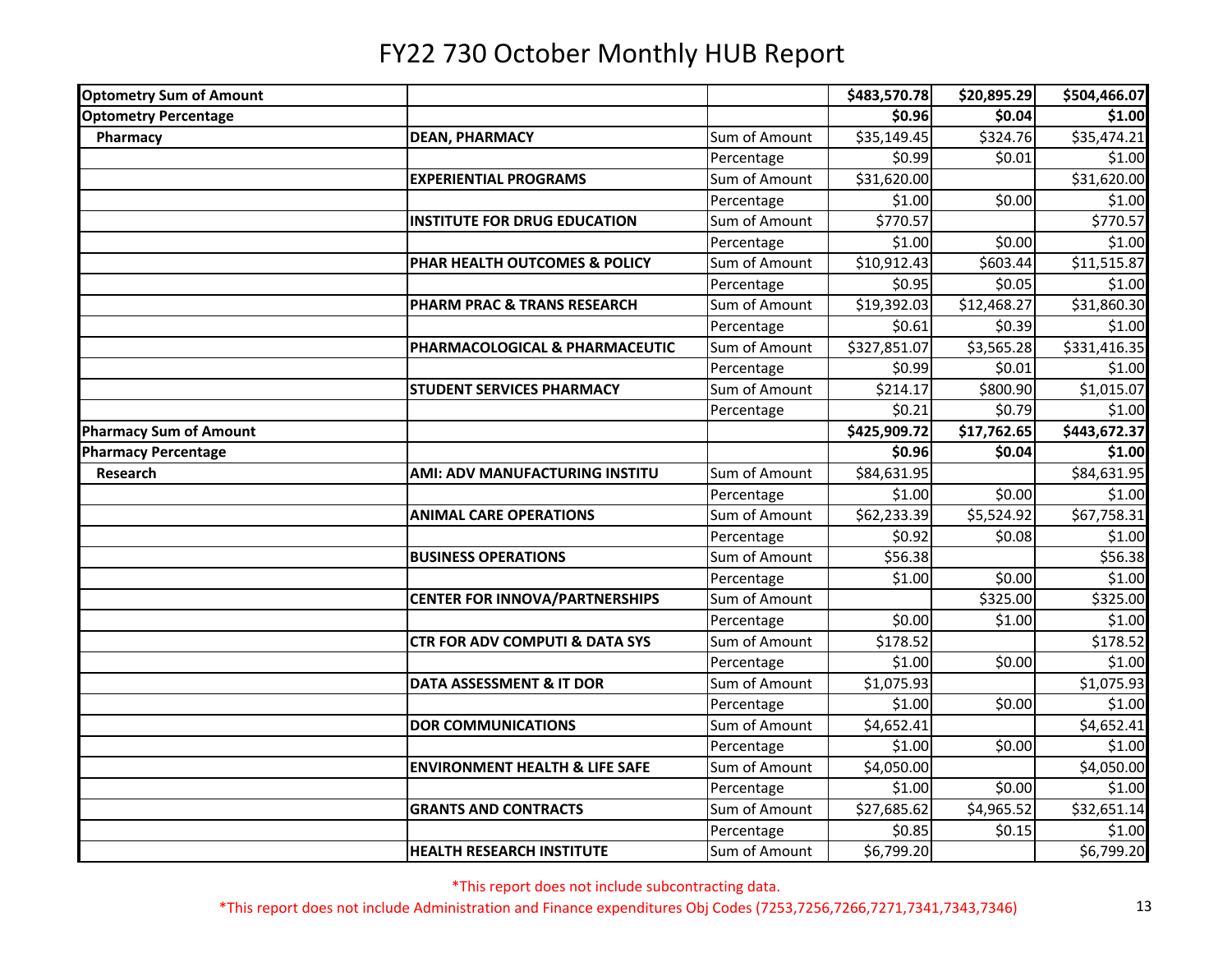| Research                      | <b>HEALTH RESEARCH INSTITUTE</b>          | Percentage                  | \$1.00            | \$0.00      | \$1.00            |
|-------------------------------|-------------------------------------------|-----------------------------|-------------------|-------------|-------------------|
|                               | <b>HPE - DATA SCIENCE CENTER</b>          | Sum of Amount               | \$11,207.60       |             | \$11,207.60       |
|                               |                                           | Percentage                  | \$1.00            | \$0.00      | \$1.00            |
|                               | OFFICE OF INTELL PROPERTY MGMT            | Sum of Amount               | \$24,030.54       | \$2,152.32  | \$26,182.86       |
|                               |                                           | Percentage                  | \$0.92            | \$0.08      | \$1.00            |
|                               | <b>RESEARCH</b>                           | Sum of Amount               | \$12,240.00       |             | \$12,240.00       |
|                               |                                           | Percentage                  | \$1.00            | \$0.00      | \$1.00            |
|                               | <b>RESEARCH ADMINISTRATION</b>            | Sum of Amount               | \$10,452.74       |             | \$10,452.74       |
|                               |                                           | Percentage                  | \$1.00            | \$0.00      | \$1.00            |
|                               | <b>RESEARCH INTEGRITY &amp; OVERSIGHT</b> | Sum of Amount               | \$2,763.75        | \$850.00    | \$3,613.75        |
|                               |                                           | Percentage                  | \$0.76            | \$0.24      | \$1.00            |
|                               | <b>RESEARCH INVESTMENT FUND</b>           | Sum of Amount               |                   | \$60,059.53 | \$60,059.53       |
|                               |                                           | Percentage                  | \$0.00            | \$1.00      | \$1.00            |
|                               | <b>TIMES</b>                              | Sum of Amount               | \$28,517.01       | \$4,333.80  | \$32,850.81       |
|                               |                                           | Percentage                  | \$0.87            | \$0.13      | \$1.00            |
|                               | TX CTR SUPERCONDUCTIVITY AT UH            | Sum of Amount               | \$8,050.90        | \$670.90    | \$8,721.80        |
|                               |                                           | Percentage                  | \$0.92            | \$0.08      | \$1.00            |
|                               | <b>VP FOR RESEARCH CENTRAL OFFICE</b>     | Sum of Amount               | \$1,410.22        | \$1,343.47  | \$2,753.69        |
|                               |                                           | Percentage                  | \$0.51            | \$0.49      | \$1.00            |
|                               |                                           |                             |                   |             |                   |
| <b>Research Sum of Amount</b> |                                           |                             | \$290,036.16      | \$80,225.46 | \$370,261.62      |
| <b>Research Percentage</b>    |                                           |                             | \$0.78            | \$0.22      | \$1.00            |
| <b>Student Affairs</b>        | <b>ADMISSIONS</b>                         | Sum of Amount               | \$4,241.78        | \$12,308.79 | \$16,550.57       |
|                               |                                           | Percentage                  | \$0.26            | \$0.74      | \$1.00            |
|                               | <b>CAMPUS RECREATION</b>                  | Sum of Amount               | \$23,540.14       | \$3,575.92  | \$27,116.06       |
|                               |                                           | Percentage                  | \$0.87            | \$0.13      | \$1.00            |
|                               | <b>CAMPUS SOLUTIONS SVC</b>               | Sum of Amount               | \$370.00          | \$16.02     | \$386.02          |
|                               |                                           | Percentage                  | \$0.96            | \$0.04      | \$1.00            |
|                               | <b>CENTER FOR STUDENT INVOLVEMENT</b>     | Sum of Amount               | \$191.29          | \$82.78     | \$274.07          |
|                               |                                           | Percentage                  | \$0.70            | \$0.30      | \$1.00            |
|                               | <b>CENTER FOR STUDENT MEDIA</b>           | Sum of Amount               | \$7,071.92        | \$113.55    | \$7,185.47        |
|                               |                                           | Percentage                  | \$0.98            | \$0.02      | \$1.00            |
|                               | <b>CENTER FOR STUDENTS W/DISABILI</b>     | Sum of Amount               | \$37,591.67       | \$48,648.70 | \$86,240.37       |
|                               |                                           | Percentage                  | \$0.44            | \$0.56      | \$1.00            |
|                               | <b>CHILDREN'S LEARNING CENTER</b>         | Sum of Amount               | \$3,723.23        | \$55.95     | \$3,779.18        |
|                               |                                           | Percentage                  | \$0.99            | \$0.01      | \$1.00            |
|                               | <b>CNTR FOR DIVERSITY &amp; INCLUSION</b> | Sum of Amount<br>Percentage | \$88.41<br>\$1.00 | \$0.00      | \$88.41<br>\$1.00 |

\*This report does not include subcontracting data.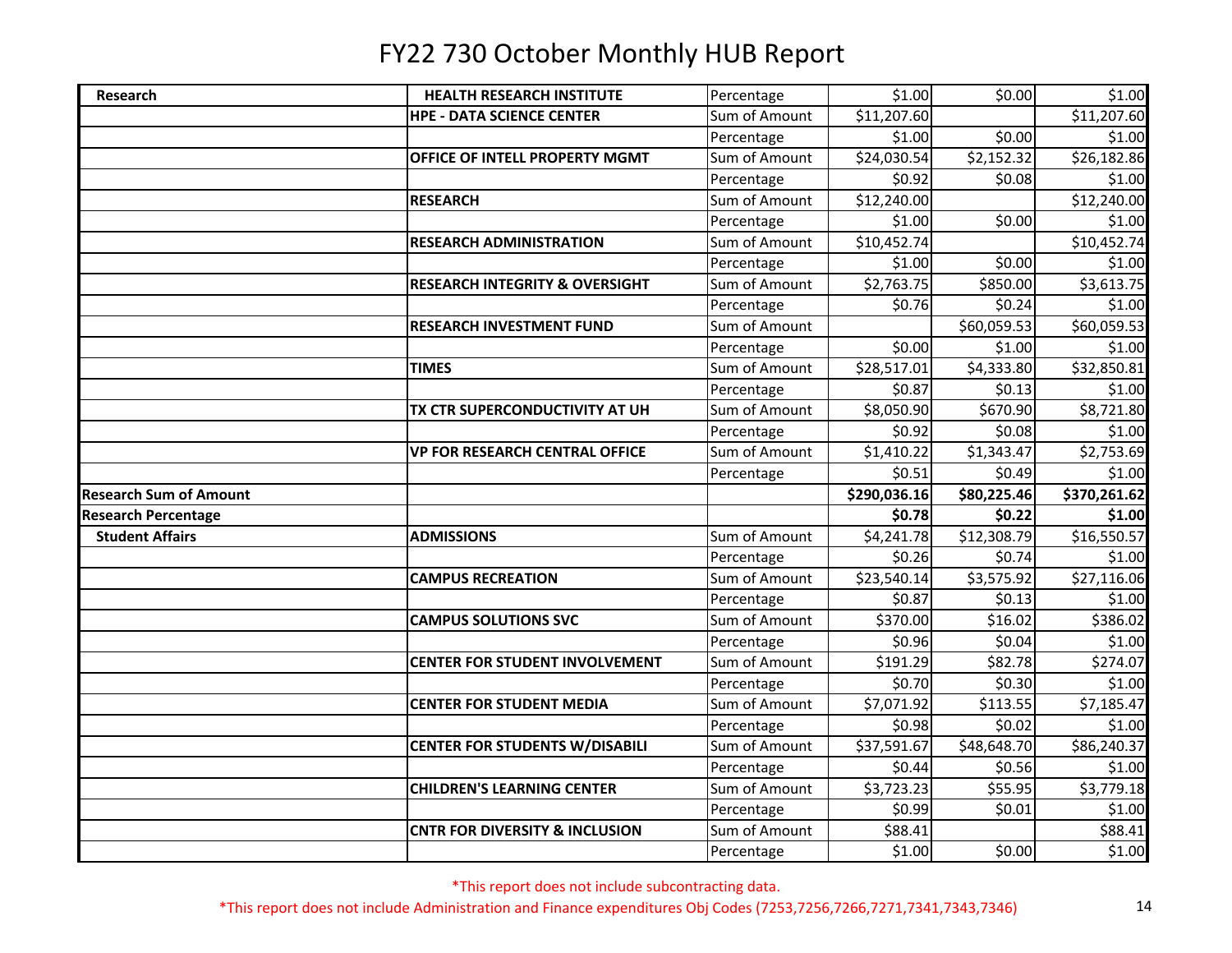| <b>Student Affairs</b> | <b>COUGARS IN RECOVERY</b>                | Sum of Amount | \$1,381.79  | \$232.38    | \$1,614.17  |
|------------------------|-------------------------------------------|---------------|-------------|-------------|-------------|
|                        |                                           | Percentage    | \$0.86      | \$0.14      | \$1.00      |
|                        | <b>COUNSELING AND PSYCH SVCS</b>          | Sum of Amount | \$1,736.48  | \$7,825.42  | \$9,561.90  |
|                        |                                           | Percentage    | \$0.18      | \$0.82      | \$1.00      |
|                        | <b>CTR FRATERNITY &amp; SORORITY LIFE</b> | Sum of Amount | \$55.71     | \$23.12     | \$78.83     |
|                        |                                           | Percentage    | \$0.71      | \$0.29      | \$1.00      |
|                        | <b>DEAN OF STUDENTS</b>                   | Sum of Amount | \$456.78    | \$269.76    | \$726.54    |
|                        |                                           | Percentage    | \$0.63      | \$0.37      | \$1.00      |
|                        | <b>INTEGRATED ENROLLMENT SERVICES</b>     | Sum of Amount | \$52,969.73 |             | \$52,969.73 |
|                        |                                           | Percentage    | \$1.00      | \$0.00      | \$1.00      |
|                        | <b>LGBTQ RESOURCE CENTER</b>              | Sum of Amount | \$399.84    | \$37.54     | \$437.38    |
|                        |                                           | Percentage    | \$0.91      | \$0.09      | \$1.00      |
|                        | OFC OF THE UNIVERSIT REGISTRAR            | Sum of Amount | \$3,050.28  | \$10,537.50 | \$13,587.78 |
|                        |                                           | Percentage    | \$0.22      | \$0.78      | \$1.00      |
|                        | <b>RELIGION CENTER</b>                    | Sum of Amount | \$2,435.57  |             | \$2,435.57  |
|                        |                                           | Percentage    | \$1.00      | \$0.00      | \$1.00      |
|                        | <b>SCHOLARSIPS &amp; FINANCIAL AID</b>    | Sum of Amount | \$1,879.63  | \$10,761.76 | \$12,641.39 |
|                        |                                           | Percentage    | \$0.15      | \$0.85      | \$1.00      |
|                        | <b>STU COMMUNICATION &amp; MARKETING</b>  | Sum of Amount | \$675.00    |             | \$675.00    |
|                        |                                           | Percentage    | \$1.00      | \$0.00      | \$1.00      |
|                        | <b>STU HOUSING - RESIDE LIFE</b>          | Sum of Amount | \$22,370.73 | \$5,069.67  | \$27,440.40 |
|                        |                                           | Percentage    | \$0.82      | \$0.18      | \$1.00      |
|                        | <b>STUDENT AFFAIRS</b>                    | Sum of Amount | \$8,627.09  | \$421.44    | \$9,048.53  |
|                        |                                           | Percentage    | \$0.95      | \$0.05      | \$1.00      |
|                        | <b>STUDENT AFFAIRS BUSINESS SRVC</b>      | Sum of Amount | \$829.94    | \$1,215.08  | \$2,045.02  |
|                        |                                           | Percentage    | \$0.41      | \$0.59      | \$1.00      |
|                        | <b>STUDENT AFFAIRS IT SERVICES</b>        | Sum of Amount | \$1,018.81  |             | \$1,018.81  |
|                        |                                           | Percentage    | \$1.00      | \$0.00      | \$1.00      |
|                        | <b>STUDENT CENTER</b>                     | Sum of Amount | \$35,618.25 | \$1,950.08  | \$37,568.33 |
|                        |                                           | Percentage    | \$0.95      | \$0.05      | \$1.00      |
|                        | <b>STUDENT HEALTH CENTER</b>              | Sum of Amount | \$46,680.60 | \$22,252.75 | \$68,933.35 |
|                        |                                           | Percentage    | \$0.68      | \$0.32      | \$1.00      |
|                        | <b>UNIVERSITY CAREER SERVICES</b>         | Sum of Amount | \$1,467.03  | \$1,904.90  | \$3,371.93  |
|                        |                                           | Percentage    | \$0.44      | \$0.56      | \$1.00      |
|                        | <b>URBAN EXPERIENCE</b>                   | Sum of Amount | \$287.76    |             | \$287.76    |
|                        |                                           | Percentage    | \$1.00      | \$0.00      | \$1.00      |
|                        | <b>VETERAN SERVICES</b>                   | Sum of Amount | \$17.69     | \$26.26     | \$43.95     |

\*This report does not include subcontracting data.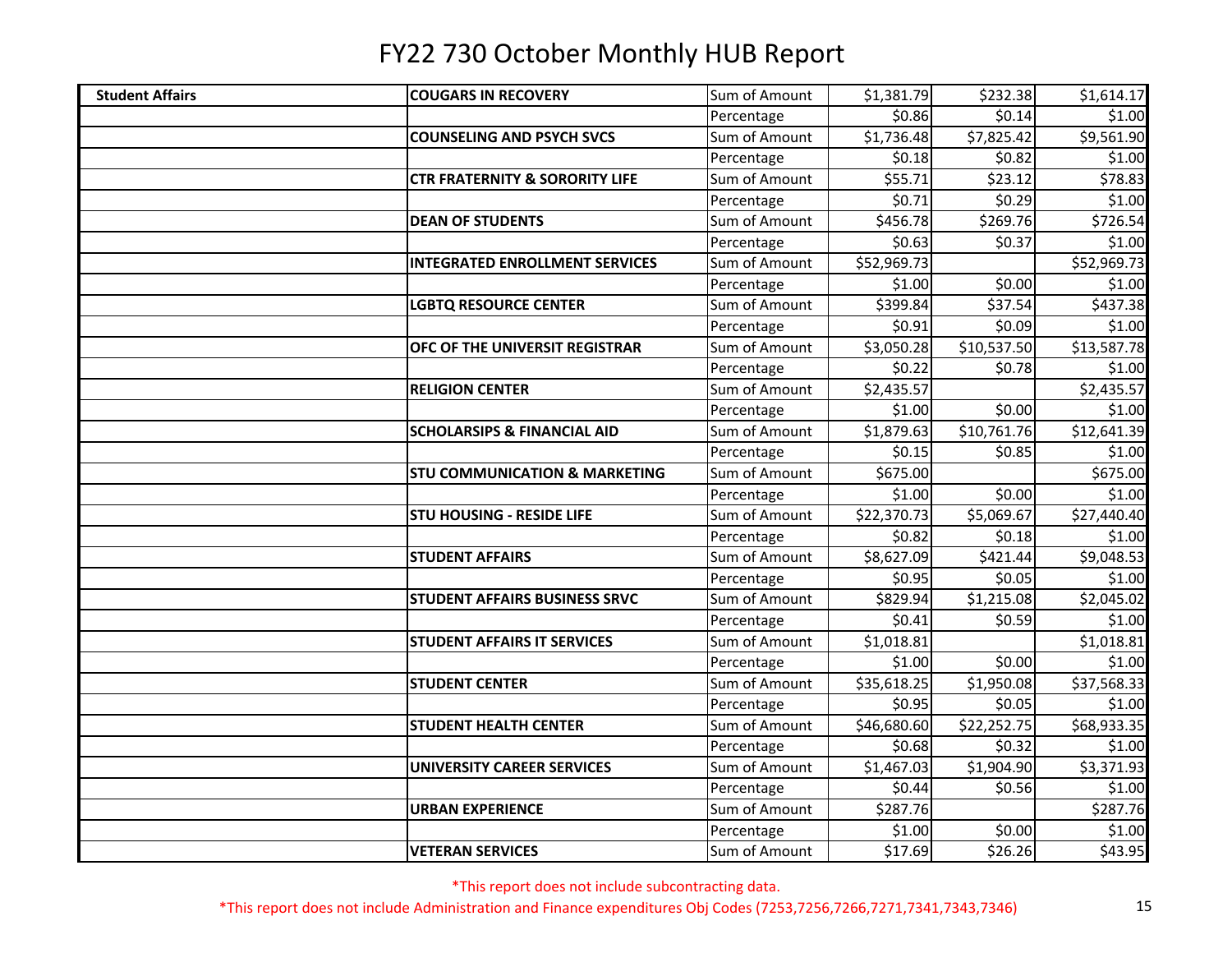| <b>Student Affairs</b>                         | <b>VETERAN SERVICES</b>                   | Percentage    | \$0.40       | \$0.60       | \$1.00       |
|------------------------------------------------|-------------------------------------------|---------------|--------------|--------------|--------------|
|                                                | <b>WELLNESS CENTER</b>                    | Sum of Amount | \$4,866.82   | \$1,280.05   | \$6,146.87   |
|                                                |                                           | Percentage    | \$0.79       | \$0.21       | \$1.00       |
|                                                | <b>WOMEN &amp; GENDER RESOURCE CENTER</b> | Sum of Amount | \$183.81     |              | \$183.81     |
|                                                |                                           | Percentage    | \$1.00       | \$0.00       | \$1.00       |
| <b>Student Affairs Sum of Amount</b>           |                                           |               | \$263,827.78 | \$128,609.42 | \$392,437.20 |
| <b>Student Affairs Percentage</b>              |                                           |               | \$0.67       | \$0.33       | \$1.00       |
| <b>Technology</b>                              | <b>CONSTRUCTION MANAGEMENT</b>            | Sum of Amount | \$15,607.78  | \$11,798.07  | \$27,405.85  |
|                                                |                                           | Percentage    | \$0.57       | \$0.43       | \$1.00       |
|                                                | <b>DEAN, TECHNOLOGY</b>                   | Sum of Amount | \$10,466.01  | \$10,526.28  | \$20,992.29  |
|                                                |                                           | Percentage    | \$0.50       | \$0.50       | \$1.00       |
|                                                | <b>ENGINEERING TECHNOLOGY</b>             | Sum of Amount | \$33,678.39  | \$488.44     | \$34,166.83  |
|                                                |                                           | Percentage    | \$0.99       | \$0.01       | \$1.00       |
|                                                | HUMAN DEVELOP AND CONSUMER SCI            | Sum of Amount | \$3,539.15   | \$299.14     | \$3,838.29   |
|                                                |                                           | Percentage    | \$0.92       | \$0.08       | \$1.00       |
|                                                | <b>ILT</b>                                | Sum of Amount | \$4,950.05   | \$326.00     | \$5,276.05   |
|                                                |                                           | Percentage    | \$0.94       | \$0.06       | \$1.00       |
| <b>Technology Sum of Amount</b>                |                                           |               | \$68,241.38  | \$23,437.93  | \$91,679.31  |
| <b>Technology Percentage</b>                   |                                           |               | \$0.74       | \$0.26       | \$1.00       |
| Univ Marketing, Comm & Media Rel               | (INACTIVE) MULTIMEDI MARKETING            | Sum of Amount | \$47,485.15  |              | \$47,485.15  |
|                                                |                                           | Percentage    | \$1.00       | \$0.00       | \$1.00       |
|                                                | (INACTIVE) VP FOR EXTER RELATN            | Sum of Amount |              | \$18.15      | \$18.15      |
|                                                |                                           | Percentage    | \$0.00       | \$1.00       | \$1.00       |
|                                                | <b>MARKETING</b>                          | Sum of Amount | \$139,365.19 |              | \$139,365.19 |
|                                                |                                           | Percentage    | \$1.00       | \$0.00       | \$1.00       |
|                                                | <b>MEDIA RELATIONS</b>                    | Sum of Amount | \$24,058.98  |              | \$24,058.98  |
|                                                |                                           | Percentage    | \$1.00       | \$0.00       | \$1.00       |
|                                                | VC/VP UNIV MKTG, COM & MED REL            | Sum of Amount | \$16,782.66  | \$1,995.32   | \$18,777.98  |
|                                                |                                           | Percentage    | \$0.89       | \$0.11       | \$1.00       |
| Univ Marketing, Comm & Media Rel Sum of Amount |                                           |               | \$227,691.98 | \$2,013.47   | \$229,705.45 |
| Univ Marketing, Comm & Media Rel Percentage    |                                           |               | \$0.99       | \$0.01       | \$1.00       |
| <b>University Advancement</b>                  | <b>ALUMNI RELATIONS</b>                   | Sum of Amount | \$5,123.74   |              | \$5,123.74   |
|                                                |                                           | Percentage    | \$1.00       | \$0.00       | \$1.00       |
|                                                | <b>ANNUAL GIVING</b>                      | Sum of Amount | $-521.78$    |              | $-521.78$    |
|                                                |                                           | Percentage    | \$1.00       | \$0.00       | \$1.00       |
|                                                | <b>BUSINESS OPERATIONS</b>                | Sum of Amount | \$371,140.69 | \$2,432.22   | \$373,572.91 |
|                                                |                                           | Percentage    | \$0.99       | \$0.01       | \$1.00       |

\*This report does not include subcontracting data.